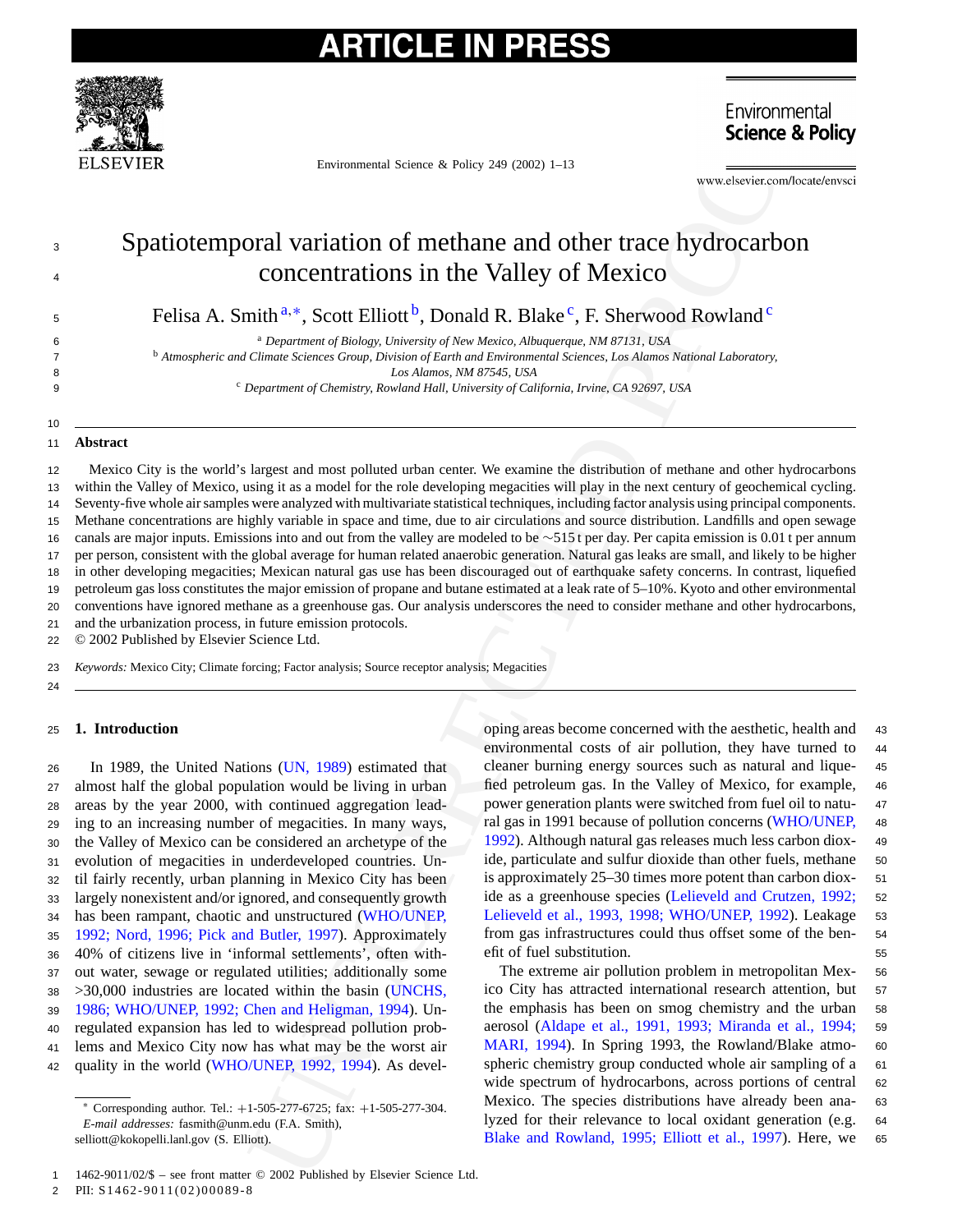# l 201

2 *F.A. Smith et al. / Environmental Science & Policy 249 (2002) 1–13*

 utilize the data to examine spatial and temporal distribu- tions of methane and other light hydrocarbons within the Valley of Mexico. Multivariate statistical analysis is ap- plied to methane concentrations as well as those of several other light alkanes, and unsaturated double bonded species. Our primary aims are to investigate hydrocarbon source distributions in the Mexico City basin, and to interpret the results in the context of currently emerging megaci- ties. We identify major methane emission types, and derive 75 integrated leak rates for  $C_3$  and  $C_4$  compounds from the liquefied petroleum gas infrastructure. Mexican govern- mental agencies have discouraged reliance on natural gas as an energy source in residential areas because pipelines would be subject to earthquake damage (Villarreal et al., [1996\).](#page-12-0) Developing megacities in tectonically stable zones may well develop larger and leakier distribution systems as pollution concerns drive a shift from coal to petroleum gas <sup>83</sup> fuels.

 In addition to using multivariate techniques to investigate spatiotemporal variation of methane and other selected hy- drocarbon concentrations, we use factor analysis and mass conservation principles to partition chemical compositions into potential sources. Results are compared with geopolit- ical information on industries, landfills and other potential hydrocarbon emitters. The total flux of methane through the basin is estimated both from 'bottom up' and 'top down' perspectives. Surface level emissions are computed based on accumulati on under the nocturnal inversion; outflow is estimated based on burden and air mass turnover. The ur- ban scale production figures are population normalized and compared with global averages. Coupled with government consumption figures, infrastructure leak rates are determined for LPG. Our results are interpreted in the context of his- torical patterns of urbanization within the central Mexican highlands. We view the flux calculation section as extending a local analysis of atmospheric organic composition into the global policy arena.

### <sup>103</sup> **2. Methods**

### <sup>104</sup> *2.1. Study area*

 The urban area of Mexico City (latitude 19.26N, longi- tude 99.07W) is located in a high elevation basin (∼2240 m), surrounded by mountainous terrain averaging 3500 m. Sev- eral nearby volcanic peaks exceed 5000 m in elevation. The 109 metropolitan area covers some  $2500 \text{ km}^2$  and is inhabited by close to 20 million people. Population densities range from 500 to 7000 persons/km<sup>2</sup> (WHO/UNEP, 1992, 1994; [Pick and Butler, 1997\).](#page-12-0) There are more than 30,000 indus-113 tries located within the basin, and ∼33% of Mexico's GDP<br>114 is produced there (WHO/UNEP, 1992, 1994). The ancient is produced there [\(WHO/UNEP, 1992, 1994\)](#page-12-0). The ancient city of Teotihuacan, located some 60 km NE of the outskirts of Mexico City, was used as a baseline for air sampling. Methane levels there were comparable to baseline estimates at other rural locations around the globe [\(Blake et al., 1984;](#page-11-0) <sup>118</sup> Houghton et al., 1992, 1996). 119

### *2.2. Air sampling* <sup>120</sup>

Hydrocarbon measurements were obtained through whole <sup>121</sup> air sampling over a 1 week period in March 1993. Sam- <sup>122</sup> ples were relatively well dispersed across the Mexico City <sup>123</sup> metropolitan area  $(Fig. 1)$ , and were taken at various times 124 from 06:00 to 21:00 h at ground level. Throughout the col- <sup>125</sup> lection period, atmospheric conditions were mild, with low <sup>126</sup> velocity winds of less than 10–20 km/h predominating. A to- <sup>127</sup> tal of 75 canisters were filled, including three at Teotihuacan. <sup>128</sup> The air within them was analyzed by cryogenic separation of 129 the components condensable at liquid nitrogen temperature, <sup>130</sup> followed by multiple-aliquot gas chromatography. Volatile <sup>131</sup> halocarbons were detected by electron capture and hydro- <sup>132</sup> carbons by flame ionization (Blake et al., 1992). More than <sup>133</sup> 70 separate species were identified and quantitatively mea- <sup>134</sup> sured. Further methodological details are presented in [Blake](#page-11-0) 135 et al. (1992, 1996a,b,c) and [Blake and Rowland \(1995\).](#page-11-0) <sup>136</sup>

### *2.3. Data analysis and source receptor modeling* <sup>137</sup>

s qualit and temporal distribution at other rural boatinius around the globe (Blake et al ingle hydroxidons within the 1002, 1996).<br> [T](#page-12-0)his hydroxidon site allows the following the flux in the statistical analysis is a phon Data were analyzed using a variety of multivariate proce- <sup>138</sup> dures from the SPSS statistical package and advanced mod- <sup>139</sup> ules (Norusis, 1986). Because the analysis of trace gas con- <sup>140</sup> centration by time phase occasionally violated the assump- <sup>141</sup> tion of homogeneity of variance, nonparameteric methods <sup>142</sup> were used to confirm important results. Factor reduction by 143 principal components analysis was employed to help iden- <sup>144</sup> tify the potential sources of methane and other trace hydro- <sup>145</sup> carbons [\(Henry and Hidy, 1979, 1981; Hopke, 1981, 1985;](#page-11-0) <sup>146</sup> Hopke et al., 1983). Factor analysis identifies a relatively <sup>147</sup> small number of factors that can be used to represent the 148 relationships among sets of correlated variables; this helps <sup>149</sup> distinguish the underlying constructs. A correlation matrix <sup>150</sup> is computed and diagonalization yields eigenvalues. These <sup>151</sup> are analyzed using principal components to extract the most <sup>152</sup> parsimonious number of factors (components) that explain <sup>153</sup> the interrelationships among the variables. We have used the <sup>154</sup> normal convention of restricting the analysis to factors yield- <sup>155</sup> ing eigenvalues >1.0; examination of factor screen plots cor- <sup>156</sup> roborated the appropriateness of the cutoff. A VARIMAX <sup>157</sup> rotation was performed to ensure components were orthog- <sup>158</sup> onal (i.e. uncorrelated with each other). Emission profiles <sup>159</sup> were used to help interpret the factor loadings. 160

We also applied conservation arguments to distinguish <sup>161</sup> between various anthropogenic sources of methane. Our <sup>162</sup> method resembles the EPA sanctioned chemical mass bal- <sup>163</sup> ance approach (e.g. Watson, 1983; Hopke, 1985), but is <sup>164</sup> conducted at the heuristic level. Direct information on <sup>165</sup> relative source strengths can be obtained by conducting <sup>166</sup> multiple regressions after principal component analysis. We <sup>167</sup> feel that the uncertainties in our catalog of emission fin- <sup>168</sup> gerprints are too large to warrant a formal source receptor <sup>169</sup>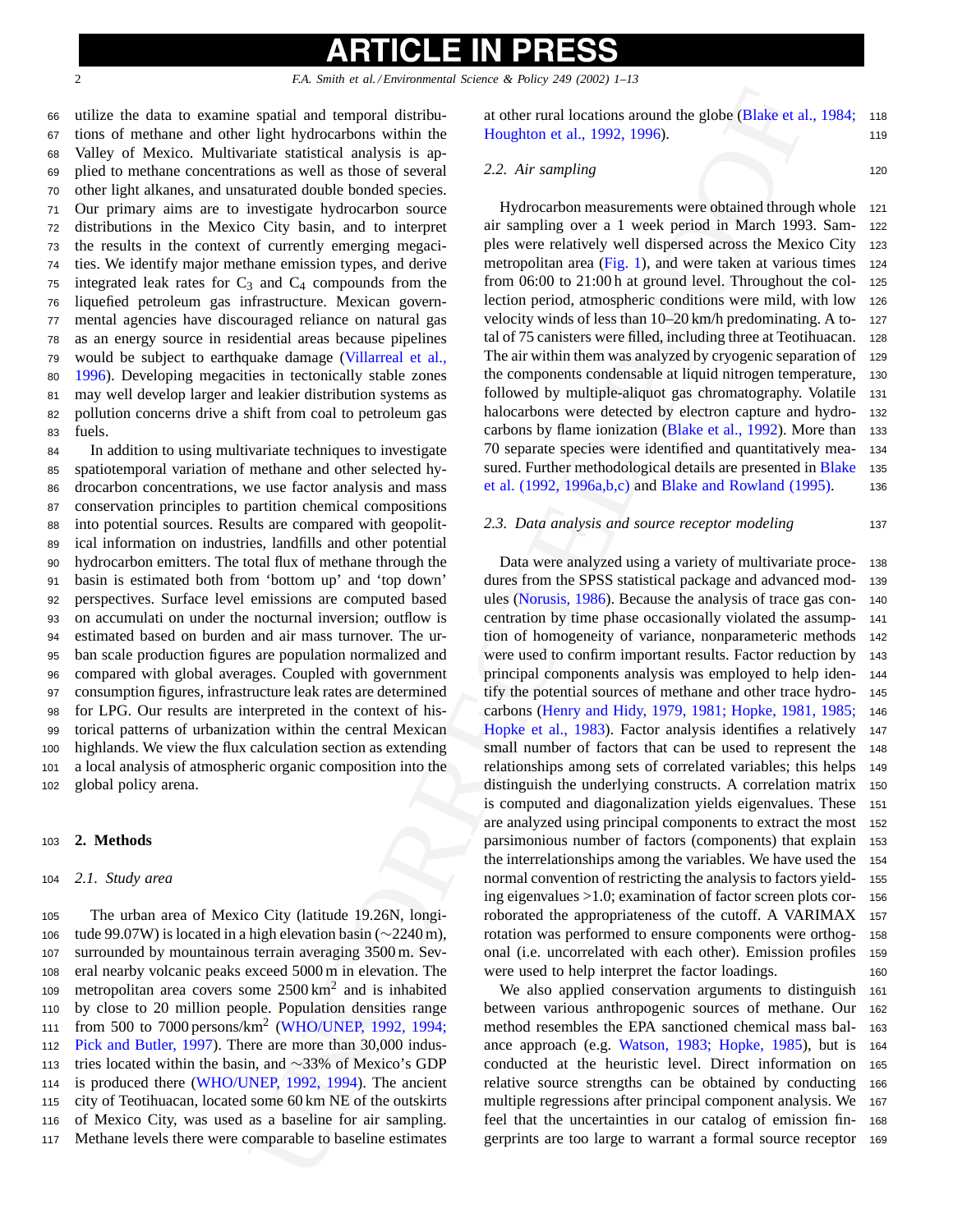<span id="page-2-0"></span>

Fig. 1. Map of Mexico City and sampling localities. The urban area of Mexico City is located in a high elevation basin with several of the surrounding mountains exceeding 5000 m. The metropolitan area covers some 2500 km<sup>2</sup> and is occupied by ∼20 million people. The ancient city of Teotihuacan, located some 60 km NE of the outskirts of Mexico City, was used as a baseline for comparisons. Levels there were comparable to baseline estimates at other locations around the globe (Blake et al., 1984; Houghton et al., 1996).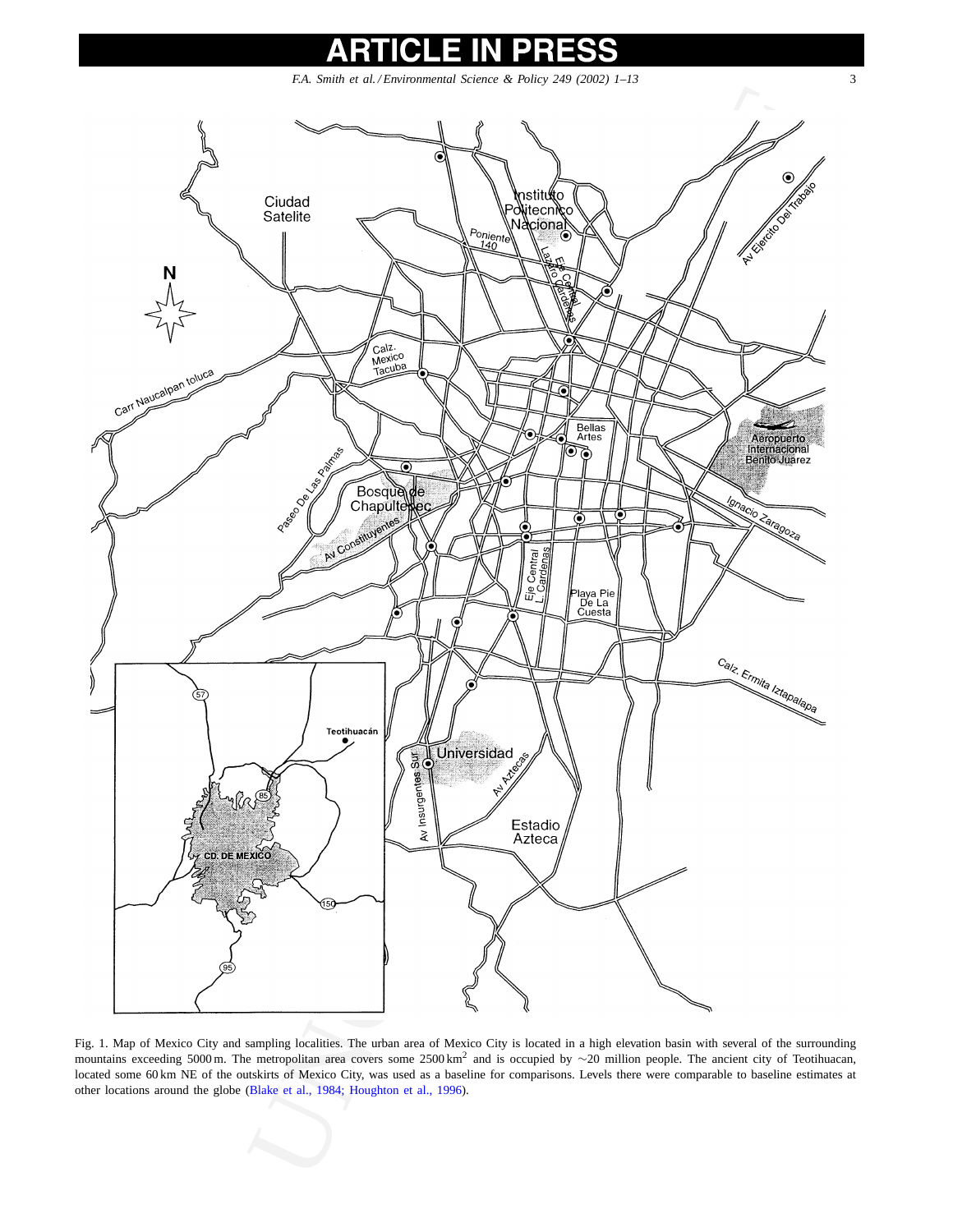<span id="page-3-0"></span>

<sup>170</sup> calculation. Further, the concentrations for key signature <sup>171</sup> molecules were highly variable, making such estimates un-<sup>172</sup> reliable.

### <sup>173</sup> **3. Results**

### <sup>174</sup> *3.1. Statistical analyses—methane*

175 Methane concentrations in the Valley of Mexico have a 176 predictable diurnal pattern, reflecting the underlying mete-<sub>177</sub> orology and air circulation patterns (Table 1). We binned <sup>178</sup> methane and other alkane measurements into 3 h intervals <sub>179</sub> representing fairly homogeneous atmospheric conditions. <sub>180</sub> Most of the variance in methane could be explained by time  $_{181}$  phase (one-way analysis of variance,  $P < 0.001$ , d.f. = <sub>182</sub> 71); range tests indicated that concentrations between 03:00 <sup>183</sup> and 12:00 h were elevated relative to those from 12:00 to  $_{184}$  21:00 h (Scheffle, LSD and Duncan test,  $P < 0.05$ ; Fig. 185 2, Table 1). Because both the Bartlett Box and Cochrans <sub>186</sub> C tests suggested that significant heterogeneity of vari-187 ance existed, the analysis was rerun using a nonparametric <sub>188</sub> Kruskal–Wallis one-way ANOVA. Results were also highly  $_{189}$  significant ( $P < 0.001$ ). The Spearman correlation coeffi-<sub>190</sub> cient between methane concentration and time phase was  $191 -0.9429$  ( $P < 0.005$ , d.f. = 71). When used as a co-192 variate, temperature did not independently influence our  $_{193}$  results (ANCOVA,  $P > 0.05$ ). Higher concentrations in the <sub>194</sub> morning represent build-up of methane under the nocturnal <sub>195</sub> inversion layer ([Elliott et al., 1997\);](#page-11-0) after the layer lifts, ver- $_{196}$  tical mixing resumes and levels approach background (e.g. <sub>197</sub> Table 1, Fig. 2). Heterogeneity in methane concentrations <sub>198</sub> has been reported by other researchers (e.g. Riveros et al., <sup>199</sup> [1995\).](#page-12-0)

 $_{200}$  We also found a highly significant difference in values  $_{201}$  from within the metropolitan area and those from a nearby <sup>202</sup> rural site (the pyramids at Teotihuacan), even when data were <sup>203</sup> controlled for time phase (e.g. one-way ANOVA on data  $_{204}$  from 12:00 to 15:00 h,  $P < 0.02$ , d.f. = 20; Tables 1 and <sup>205</sup> 2). The average methane concentration between 12:00 and  $_{206}$  15:00 h for the urban area was 2.01 ppm ( $\pm$ 0.1478,  $N = 18$ )



Fig. 2. Variation in methane concentrations (ppm) averaged in 3 h bins. Bars indicate one standard deviation; if not shown deviations were less than the thickness of the bar. Values are significantly higher during the morning time periods (03:00–12:00 h) before the nocturnal inversion layer disperses. Samples from the same sites sampled both in the morning and late-afternoon differed; atmospheric mixing results in concentrations equivalent to background levels by mid-afternoon.

versus 1.78 ( $\pm 0.01$ ,  $N = 3$ ) for Teotihuacan, suggesting an 207 urban excess of 0.23 ppm. The urban value is consistent with 208 urban excess of  $0.23$  ppm. The urban value is consistent with measurements by Riveros et al. (1995); that for Teotihuacan 209 is slightly higher than the global average of 1.72 reported <sup>210</sup> by the Houghton et al. (1992, 1996) when spatial and tem- <sup>211</sup> poral differences are taken into account (e.g. [Cicerone and](#page-11-0) <sup>212</sup> [Oremland, 1988; Dlugokencky et al., 1994; Lelieveld et al.,](#page-11-0) <sup>213</sup> 1998). The urban excess calculated with the well mixed af- <sup>214</sup> ternoon mean is comparable to other urban areas [\(Blake](#page-11-0) <sup>215</sup> et al., 1984), although these earlier studies did not take time <sup>216</sup> or transport into account. Had the excess been estimated <sup>217</sup>

Table 1

Temporal variation and urban excess of several important trace hydrocarbons during the week long sampling campaign

| Time period (h) | $\boldsymbol{N}$ | Methane (ppm) |                          | Excess <sup>a</sup> | Ethane (ppb) |          | <b>Excess</b> | Propane (ppb) |          | Excess  |
|-----------------|------------------|---------------|--------------------------|---------------------|--------------|----------|---------------|---------------|----------|---------|
|                 |                  | Mean          | $\sigma$                 |                     | Mean         | $\sigma$ |               | Mean          | $\sigma$ |         |
| $00:00-03:00$   |                  | 1.800         | $\overline{\phantom{0}}$ | 0.02                | 4.708        |          | 3.227         | 35.480        |          | 31.499  |
| $03:00 - 06:00$ | 8                | 3.336         | 1.555                    | 1.553               | 13.105       | 3.856    | 11.624        | 135.198       | 48.589   | 131.217 |
| $06:00 - 09:00$ | Q                | 7.971         | 9.650                    | 6.188               | 15.242       | 6.903    | 13.761        | 208.831       | 122.590  | 204.850 |
| $09:00 - 12:00$ | 10               | 2.999         | 1.146                    | 1.216               | 15.674       | 5.508    | 14.193        | 115.541       | 64.983   | 111.560 |
| $12:00 - 15:00$ | 17               | 2.015         | 0.143                    | 0.232               | 8.991        | 5.076    | 7.510         | 42.307        | 25.097   | 38.326  |
| $15:00 - 18:00$ | 18               | 1.942         | 0.104                    | 0.159               | 6.424        | 4.323    | 4.923         | 25.288        | 9.617    | 21.307  |
| $18:00 - 21:00$ | 9                | 1.934         | 0.046                    | 0.151               | 10.335       | 2.409    | 8.854         | 44.844        | 12.747   | 40.863  |

<sup>a</sup> "Excess" is the difference in concentrations between the Mexico City samples and those measured 60 km away at the pyramids at Teotihuacan ([Fig.](#page-2-0) 1). Levels of all trace gases at Teotihuacan were consistent with "normal" background levels (see text); the rural site is sufficiently distant from Mexico City to have negligible impact from urban inputs.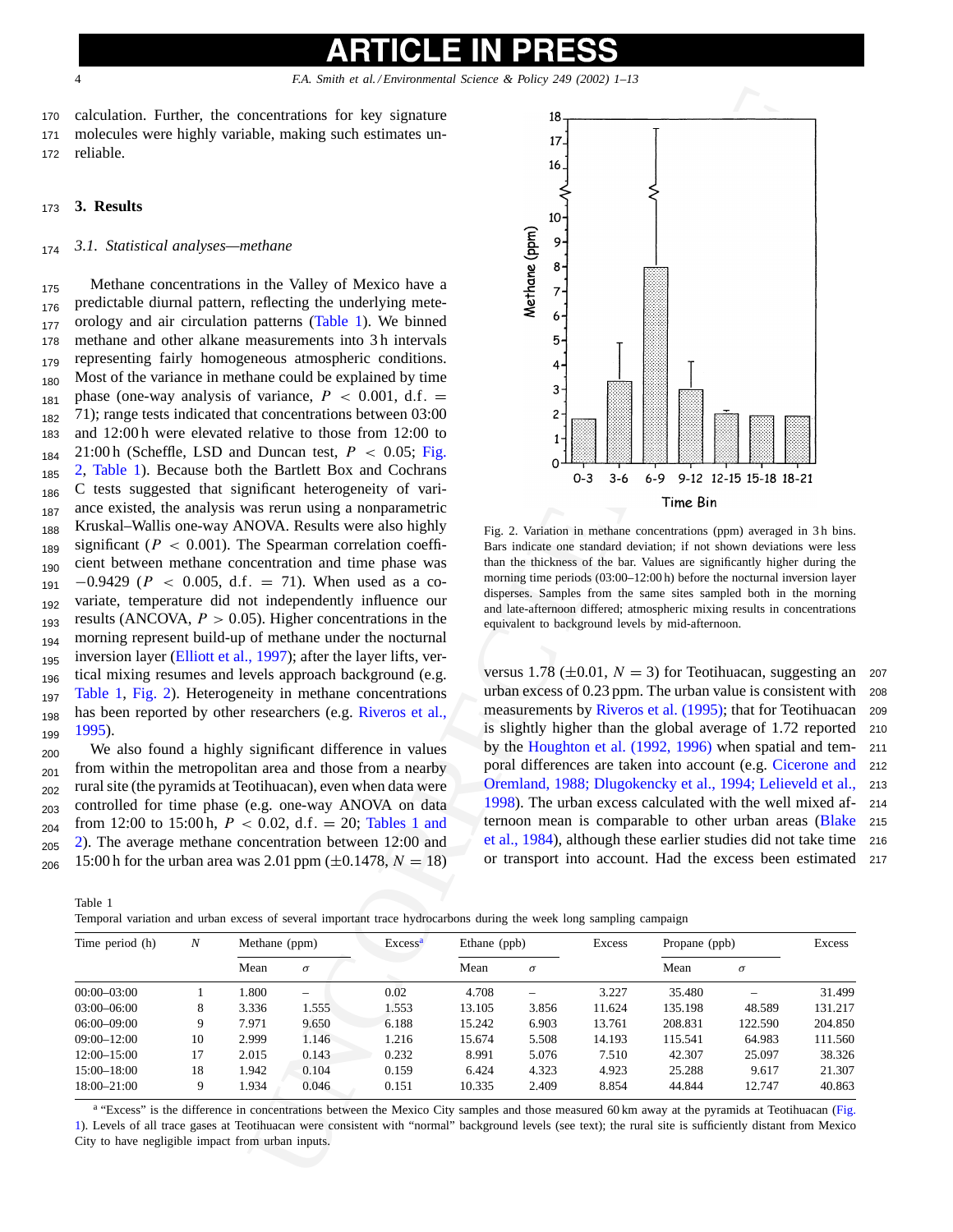### Table 2 Average hydrocarbon concentrations from Mexico City and Teotihuacan

<span id="page-4-0"></span>

| Hydrocarbon               | Urban                                                      |                                                                                                                                                                                                                                                                                                                                                                                                                                                       |                   |                                                                                                                                                                                                                                                                                                                                                                                                                                                                                  | Rural    |                                                        |                                                                                                                                                                                                                                                                                                                                                                     |  |  |
|---------------------------|------------------------------------------------------------|-------------------------------------------------------------------------------------------------------------------------------------------------------------------------------------------------------------------------------------------------------------------------------------------------------------------------------------------------------------------------------------------------------------------------------------------------------|-------------------|----------------------------------------------------------------------------------------------------------------------------------------------------------------------------------------------------------------------------------------------------------------------------------------------------------------------------------------------------------------------------------------------------------------------------------------------------------------------------------|----------|--------------------------------------------------------|---------------------------------------------------------------------------------------------------------------------------------------------------------------------------------------------------------------------------------------------------------------------------------------------------------------------------------------------------------------------|--|--|
|                           |                                                            | Morning $(03:00-12:00 h)$ , $N = 26$                                                                                                                                                                                                                                                                                                                                                                                                                  |                   | Afternoon (12:00-21:00 h), $N = 34$                                                                                                                                                                                                                                                                                                                                                                                                                                              |          |                                                        | Afternoon (12:00–13:00 h), $N = 3$                                                                                                                                                                                                                                                                                                                                  |  |  |
|                           | Mean (ppt)                                                 | $\sigma$                                                                                                                                                                                                                                                                                                                                                                                                                                              | Mean (ppt)        | $\sigma$                                                                                                                                                                                                                                                                                                                                                                                                                                                                         |          | Mean (ppt)                                             | $\sigma$                                                                                                                                                                                                                                                                                                                                                            |  |  |
| 1,3-Butadiene             | 931.1                                                      | 521.4                                                                                                                                                                                                                                                                                                                                                                                                                                                 | 958.4             | 1494.6                                                                                                                                                                                                                                                                                                                                                                                                                                                                           |          | $\boldsymbol{0}$                                       | $\boldsymbol{0}$                                                                                                                                                                                                                                                                                                                                                    |  |  |
| 1-Butene                  | 2648.6                                                     | 1420.9                                                                                                                                                                                                                                                                                                                                                                                                                                                | 1419.9            | 1463.6                                                                                                                                                                                                                                                                                                                                                                                                                                                                           |          | 13.3                                                   | 16.7                                                                                                                                                                                                                                                                                                                                                                |  |  |
| 1-Hexane                  | 562.9                                                      | 239.5                                                                                                                                                                                                                                                                                                                                                                                                                                                 | 562.1             | 541.4                                                                                                                                                                                                                                                                                                                                                                                                                                                                            |          | 61.3                                                   | 106.2                                                                                                                                                                                                                                                                                                                                                               |  |  |
| 3-Me-pentane              | 5850.5                                                     | 3576.4                                                                                                                                                                                                                                                                                                                                                                                                                                                | 3976.0            | 3697.5                                                                                                                                                                                                                                                                                                                                                                                                                                                                           |          | 121.3                                                  | 28.9                                                                                                                                                                                                                                                                                                                                                                |  |  |
| 2-Me-pentane              | 9227.2                                                     | 5307.4                                                                                                                                                                                                                                                                                                                                                                                                                                                | 7596.9            | 5663.3                                                                                                                                                                                                                                                                                                                                                                                                                                                                           |          | 366.7                                                  | 135.9                                                                                                                                                                                                                                                                                                                                                               |  |  |
| 1-Pentene                 | 659.5                                                      | 364.3                                                                                                                                                                                                                                                                                                                                                                                                                                                 | 681.8             | 918.9                                                                                                                                                                                                                                                                                                                                                                                                                                                                            |          | 10.7                                                   | 18.5                                                                                                                                                                                                                                                                                                                                                                |  |  |
| Benzene<br>Toluene        | 5505.8<br>22043.4                                          | 3555.9<br>14065.8                                                                                                                                                                                                                                                                                                                                                                                                                                     | 4711.5<br>14736.8 | 4299.9<br>11898.1                                                                                                                                                                                                                                                                                                                                                                                                                                                                |          | 197.3<br>366.7                                         | 122.7<br>6.1                                                                                                                                                                                                                                                                                                                                                        |  |  |
| $cis-2$ -Butene           | 1759.1                                                     | 1108.5                                                                                                                                                                                                                                                                                                                                                                                                                                                | 973.4             | 962.4                                                                                                                                                                                                                                                                                                                                                                                                                                                                            |          | 6.7                                                    | 11.5                                                                                                                                                                                                                                                                                                                                                                |  |  |
| Cyclopentane              | 1215.1                                                     | 680.9                                                                                                                                                                                                                                                                                                                                                                                                                                                 | 1037.9            | 803.4                                                                                                                                                                                                                                                                                                                                                                                                                                                                            |          | 41.3                                                   | 2.3                                                                                                                                                                                                                                                                                                                                                                 |  |  |
| Ethane                    | 14164.1                                                    | 4621.8                                                                                                                                                                                                                                                                                                                                                                                                                                                | 8912.5            | 4668.7                                                                                                                                                                                                                                                                                                                                                                                                                                                                           |          | 1481.3                                                 | 40.35                                                                                                                                                                                                                                                                                                                                                               |  |  |
| Ethane                    | 32433.1                                                    | 19843.1                                                                                                                                                                                                                                                                                                                                                                                                                                               | 28535.9           | 29993.0                                                                                                                                                                                                                                                                                                                                                                                                                                                                          |          | 758.7                                                  | 204.8                                                                                                                                                                                                                                                                                                                                                               |  |  |
| Ethyne                    | 44137.7                                                    | 28357.4                                                                                                                                                                                                                                                                                                                                                                                                                                               | 38154.6           | 34653.2                                                                                                                                                                                                                                                                                                                                                                                                                                                                          |          | 1221.3                                                 | 143.2                                                                                                                                                                                                                                                                                                                                                               |  |  |
| $i$ -Butane               | 31387.9                                                    | 18074.6                                                                                                                                                                                                                                                                                                                                                                                                                                               | 9449.3            | 4671.8                                                                                                                                                                                                                                                                                                                                                                                                                                                                           |          | 769.3                                                  | 92.7                                                                                                                                                                                                                                                                                                                                                                |  |  |
| $i$ -Butene               | 2842.8                                                     | 1454.1                                                                                                                                                                                                                                                                                                                                                                                                                                                | 2482.4            | 3177.6                                                                                                                                                                                                                                                                                                                                                                                                                                                                           |          | 112.0                                                  | 118.5                                                                                                                                                                                                                                                                                                                                                               |  |  |
| <i>i</i> -Pentane         | 24709.7                                                    | 14055.9                                                                                                                                                                                                                                                                                                                                                                                                                                               | 19472.7           | 14732.7                                                                                                                                                                                                                                                                                                                                                                                                                                                                          |          | 474.7                                                  | 90.0                                                                                                                                                                                                                                                                                                                                                                |  |  |
| Isoprene                  | 247.2                                                      | 188.9                                                                                                                                                                                                                                                                                                                                                                                                                                                 | 300.0             | 371.0                                                                                                                                                                                                                                                                                                                                                                                                                                                                            |          | 9.3                                                    | 16.2                                                                                                                                                                                                                                                                                                                                                                |  |  |
| Methane                   | 4821307.7                                                  | 6035865.4                                                                                                                                                                                                                                                                                                                                                                                                                                             | 1982352.9         | 115328.5                                                                                                                                                                                                                                                                                                                                                                                                                                                                         |          | 1783000.0                                              | 10440.3                                                                                                                                                                                                                                                                                                                                                             |  |  |
| Methylcyclopentane        | 1027.9                                                     | 592.7                                                                                                                                                                                                                                                                                                                                                                                                                                                 | 883.3             | 989.1                                                                                                                                                                                                                                                                                                                                                                                                                                                                            |          | 0                                                      | 0                                                                                                                                                                                                                                                                                                                                                                   |  |  |
| $n$ -Butane               | 67660.3                                                    | 38570.8                                                                                                                                                                                                                                                                                                                                                                                                                                               | 21848.8           | 10671.6                                                                                                                                                                                                                                                                                                                                                                                                                                                                          |          | 1580.0                                                 | 188.0                                                                                                                                                                                                                                                                                                                                                               |  |  |
| $n$ -Hexane               | 8388.8                                                     | 4771.9                                                                                                                                                                                                                                                                                                                                                                                                                                                | 6044.2            | 4780.4                                                                                                                                                                                                                                                                                                                                                                                                                                                                           |          | 117.3                                                  | 4.6                                                                                                                                                                                                                                                                                                                                                                 |  |  |
| $n$ -Heptane              | 2818.6                                                     | 2100.3                                                                                                                                                                                                                                                                                                                                                                                                                                                | 2068.2            | 1988.7                                                                                                                                                                                                                                                                                                                                                                                                                                                                           |          | 104.0                                                  | 8.0                                                                                                                                                                                                                                                                                                                                                                 |  |  |
| $n$ -Pentane              | 17371.7                                                    | 10244.0                                                                                                                                                                                                                                                                                                                                                                                                                                               | 14676.9           | 11696.1                                                                                                                                                                                                                                                                                                                                                                                                                                                                          |          | 382.7                                                  | 90.7                                                                                                                                                                                                                                                                                                                                                                |  |  |
| Propane                   | 147201.8                                                   | 89431.2                                                                                                                                                                                                                                                                                                                                                                                                                                               | 39315.3           | 20282.9                                                                                                                                                                                                                                                                                                                                                                                                                                                                          |          | 3981.3                                                 | 299.5                                                                                                                                                                                                                                                                                                                                                               |  |  |
| Propene                   | 8170.3                                                     | 4024.9                                                                                                                                                                                                                                                                                                                                                                                                                                                | 6617.5            | 8276.1                                                                                                                                                                                                                                                                                                                                                                                                                                                                           |          | 101.3                                                  | 42.4                                                                                                                                                                                                                                                                                                                                                                |  |  |
| Propyne<br>trans-2-Butene | 655.2<br>1847.4                                            | 482.5<br>1348.4                                                                                                                                                                                                                                                                                                                                                                                                                                       | 598.3<br>932.5    | 755.5<br>1100.0                                                                                                                                                                                                                                                                                                                                                                                                                                                                  |          | 0<br>$\boldsymbol{0}$                                  | 0<br>0                                                                                                                                                                                                                                                                                                                                                              |  |  |
| 6.19 ppm; Table 1).       |                                                            | cluded that it was over an order of magnitude greater (e.g.<br>Our analysis also found significant heterogeneity of vari-<br>ance among time phases, with higher values in the morning<br>hours (03:00-12:00 h), and very little variation in concen-<br>tration in the afternoon samples (e.g. $>12:00$ h). The dis-<br>crepancy probably reflects the higher degree of vertical and<br>horizontal mixing in the mid- to late-afternoon. The results |                   |                                                                                                                                                                                                                                                                                                                                                                                                                                                                                  |          |                                                        | Interpretation of other hydrocarbon distributions is<br>strongly complicated by spatiotemporal fluctuations in<br>sourcing and removal mechanisms (Table 2). The species<br>derived from gasoline combustion, for example, demon-<br>strate several peaks in concentration that probably reflect<br>underlying traffic patterns (MARI, 1994; Elliott et al., 1999). |  |  |
|                           |                                                            | also suggest, however, that at least some methane emis-<br>sions are derived from point sources, since many morning                                                                                                                                                                                                                                                                                                                                   |                   | Table 3                                                                                                                                                                                                                                                                                                                                                                                                                                                                          |          |                                                        |                                                                                                                                                                                                                                                                                                                                                                     |  |  |
|                           |                                                            | values were only slightly elevated from background while                                                                                                                                                                                                                                                                                                                                                                                              |                   |                                                                                                                                                                                                                                                                                                                                                                                                                                                                                  |          | Comparison of methane concentrations by collection day |                                                                                                                                                                                                                                                                                                                                                                     |  |  |
|                           |                                                            | others were substantially higher (Fig. 2; see also Riveros                                                                                                                                                                                                                                                                                                                                                                                            |                   | Time (h)                                                                                                                                                                                                                                                                                                                                                                                                                                                                         | Day      | Day of week                                            | [Methane] (ppm)                                                                                                                                                                                                                                                                                                                                                     |  |  |
|                           |                                                            | et al., 1995). Evidence for industrial point source emis-                                                                                                                                                                                                                                                                                                                                                                                             |                   | 13:08                                                                                                                                                                                                                                                                                                                                                                                                                                                                            | 18 March | Thursday                                               | 2.22                                                                                                                                                                                                                                                                                                                                                                |  |  |
|                           |                                                            | sions comes from comparison of weekday and weekend                                                                                                                                                                                                                                                                                                                                                                                                    |                   | 06:05                                                                                                                                                                                                                                                                                                                                                                                                                                                                            | 19 March | Friday                                                 | 24.69                                                                                                                                                                                                                                                                                                                                                               |  |  |
|                           |                                                            | values. Although the diurnal pattern in methane concen-                                                                                                                                                                                                                                                                                                                                                                                               |                   | 13:45                                                                                                                                                                                                                                                                                                                                                                                                                                                                            | 19 March | Friday                                                 | 1.85                                                                                                                                                                                                                                                                                                                                                                |  |  |
|                           |                                                            | 06:05                                                                                                                                                                                                                                                                                                                                                                                                                                                 | 20 March          | Saturday                                                                                                                                                                                                                                                                                                                                                                                                                                                                         | 24.80    |                                                        |                                                                                                                                                                                                                                                                                                                                                                     |  |  |
|                           | trations and variance is evident when data are partitioned |                                                                                                                                                                                                                                                                                                                                                                                                                                                       | 14:25             | 20 March                                                                                                                                                                                                                                                                                                                                                                                                                                                                         | Saturday | 2.01                                                   |                                                                                                                                                                                                                                                                                                                                                                     |  |  |
|                           | by day of the week, the morning values are considerably    |                                                                                                                                                                                                                                                                                                                                                                                                                                                       | 06:30             | 21 March                                                                                                                                                                                                                                                                                                                                                                                                                                                                         | Sunday   | 2.12                                                   |                                                                                                                                                                                                                                                                                                                                                                     |  |  |
|                           |                                                            | lower on Sundays (Table 3). Many businesses are either                                                                                                                                                                                                                                                                                                                                                                                                |                   | 14:55                                                                                                                                                                                                                                                                                                                                                                                                                                                                            | 21 March | Sunday                                                 | 2.00                                                                                                                                                                                                                                                                                                                                                                |  |  |
|                           |                                                            | closed entirely during the weekend, or close by 14:00h<br>on Saturday (M.E.G. Ruiz Santoyo, in literature). A day<br>dependence has been established for other anthropogenic<br>trace gases in urban areas. Carbon monoxide levels, for                                                                                                                                                                                                               |                   | Data are from a site in Parque Popular, a light industrial area in the<br>northeastern sector of the city (Fig. 1). Businesses located in this area in<br>March 1993 included Altos Hornos de Mexico (smelting), Fertilizantes<br>Mexicanos, Leche Lala, Distribuidora de Gases (Gas Linde), Cannon,<br>Dunlop, Kelvinator, Plastimarx, and Destileria Viejo Vergel, as well as<br>an automobile clutch manufacturer and a cement plant (M.E.G. Ruiz<br>Santoyo, in literature). |          |                                                        |                                                                                                                                                                                                                                                                                                                                                                     |  |  |

<sup>218</sup> from the morning values, for example, we would have con-<sup>219</sup> cluded that it was over an order of magnitude greater (e.g. <sup>220</sup> 6.19 ppm; [Table 1\).](#page-3-0)

 Our analysis also found significant heterogeneity of vari- ance among time phases, with higher values in the morning hours (03:00–12:00 h), and very little variation in concen- tration in the afternoon samples (e.g. >12:00 h). The dis- crepancy probably reflects the higher degree of vertical and horizontal mixing in the mid- to late-afternoon. The results also suggest, however, that at least some methane emis- sions are derived from point sources, since many morning values were only slightly elevated from background while others were substantially higher (Fig. 2; see also Riveros [et al., 1995\)](#page-12-0). Evidence for industrial point source emis- sions comes from comparison of weekday and weekend values. Although the diurnal pattern in methane concen- trations and variance is evident when data are partitioned by day of the week, the morning values are considerably lower on Sundays (Table 3). Many businesses are either closed entirely during the weekend, or close by 14:00 h on Saturday (M.E.G. Ruiz Santoyo, in literature). A day dependence has been established for other anthropogenic trace gases in urban areas. Carbon monoxide levels, for example, decrease significantly on Sundays (WHO/UNEP, <sup>242</sup> [1992\).](#page-12-0)

### *3.2. Statistical analyses—general hydrocarbons* <sup>243</sup>

Interpretation of other hydrocarbon distributions is  $_{244}$ strongly complicated by spatiotemporal fluctuations in  $_{245}$ sourcing and removal mechanisms (Table 2). The species  $_{246}$ derived from gasoline combustion, for example, demon- $_{247}$ strate several peaks in concentration that probably reflect  $_{248}$ underlying traffic patterns ([MARI, 1994; Elliott et al., 1999\).](#page-11-0)  $_{249}$ 

Table 3 Comparison of methane concentrations by collection day

| Time (h) | Day      | Day of week | [Methane] (ppm) |
|----------|----------|-------------|-----------------|
| 13:08    | 18 March | Thursday    | 2.22            |
| 06:05    | 19 March | Friday      | 24.69           |
| 13:45    | 19 March | Friday      | 1.85            |
| 06:05    | 20 March | Saturday    | 24.80           |
| 14:25    | 20 March | Saturday    | 2.01            |
| 06:30    | 21 March | Sunday      | 2.12            |
| 14:55    | 21 March | Sunday      | 2.00            |
|          |          |             |                 |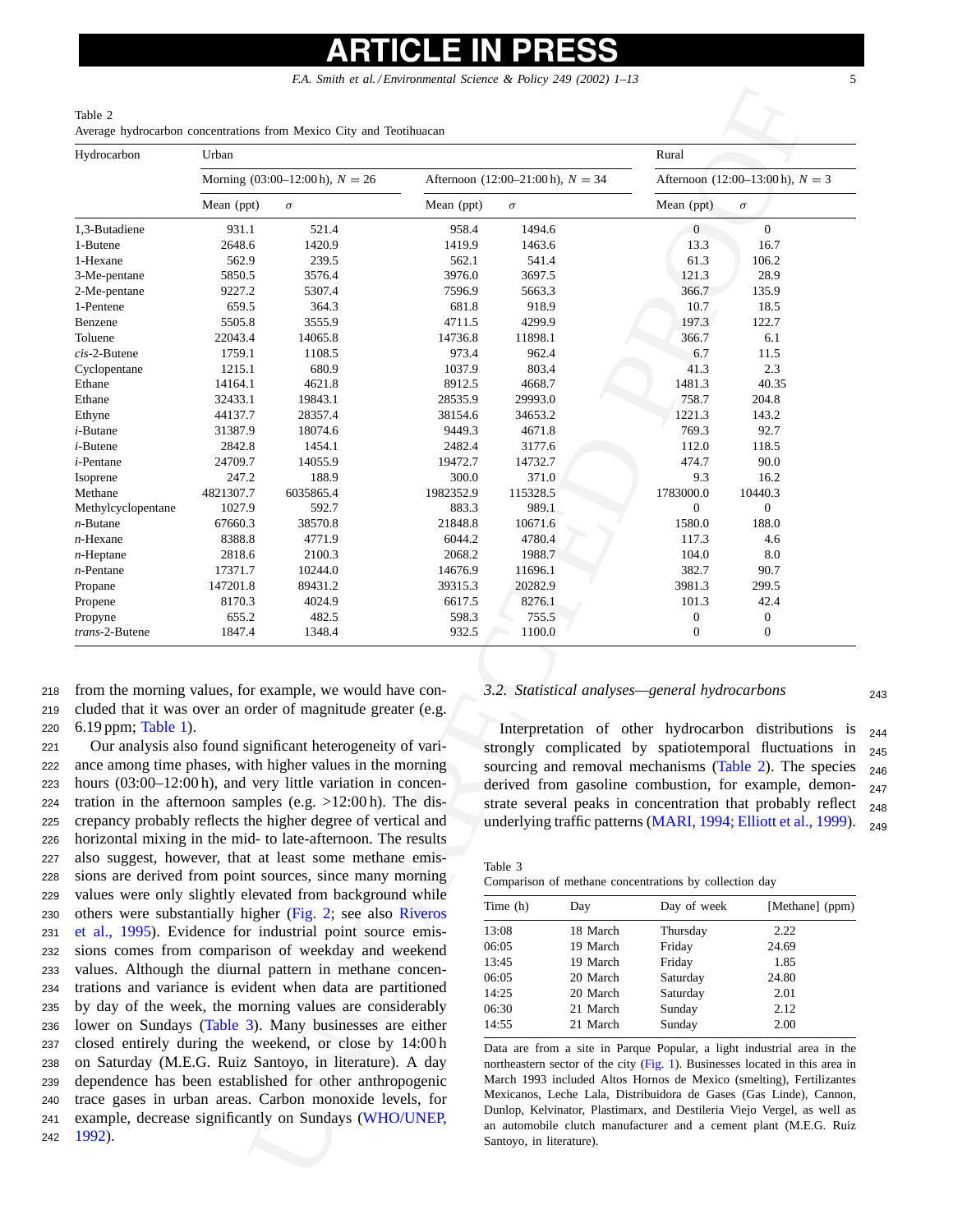<span id="page-5-0"></span>

 Vehicular activity in the Valley of Mexico forms a virtual square wave rising at 07:00 and falling again at 22:00 h. The meteorological inversion overlaps inputs for several hours in the morning and evening. The dual maxima seen in monitoring data for carbon monoxide were evident for several compounds [\(Elliott et al., 1997\).](#page-11-0)

<sup>256</sup> The pattern of temporal variation in ethane and propane <sub>257</sub> parallels that of methane [\(Table 1\).](#page-3-0) Concentrations of both <sup>258</sup> gases are significantly higher from 06:00 to 12:00 h than  $_{259}$  from 12:00 to 18:00 h (ANOVA, d.f. = 65;  $P < 0.01$  and  $P < 0.001$ , respectively; Duncan and Scheffe multiple range z<sub>61</sub> tests,  $P < 0.05$ ). By contrast with methane, however, af-<sub>262</sub> ternoon concentrations remain elevated and despite the re-<sup>263</sup> sumption of general circulation patterns in the afternoon do  $_{264}$  not drop to background levels (e.g. Table 1). Presumably this is because the gases are reactive on free tropospheric mix- <sup>265</sup> <sub>266</sub> ing time scales (e.g. [Singh and Zimmerman, 1992;](#page-12-0) Blake <sup>267</sup> [et al., 1996a,b,c\).](#page-11-0) They are stable prior to ventilation from <sup>268</sup> the basin, however, and so are useful in our consideration of

Table 4 Factor structure matrices for hydrocarbons within Mexico City

mass conservation. Since the urban excess is relatively large, <sup>269</sup> winter tropospheric levels could potentially be used for ref- <sup>270</sup> erence (Singh and Zimmerman, 1992); we have subtracted <sup>271</sup> Teotihuacan concentrations. The ethane variance over time <sup>272</sup> is much less heterogeneous than that of methane, suggest- <sup>273</sup> ing that sources causing spikes in methane concentration are <sup>274</sup> ethane poor. <sup>275</sup>

Reactive hydrocarbons such as the olefins were depleted <sup>276</sup> during periods of high photochemical activity (mid-day). <sup>277</sup> Cloudiness was not a factor during the week long 1993 sam- <sup>278</sup> pling campaign. Located as it is in the tropics and at high <sup>279</sup> altitude, Mexico City receives high levels of ultraviolet ra- <sup>280</sup> diation for most of the year. This is one of the reasons of- <sup>281</sup> ten cited for the severity of its oxidant and aerosol pollu- <sup>282</sup> tion problems. Short-lived species were left in the dataset <sup>283</sup> during our factor analyses but are excluded from the chemi- <sup>284</sup> cal mass balance arguments. Average urban excess concen- <sup>285</sup> trations for all hydrocarbons can readily be obtained from <sup>286</sup> Table 2. 287

| Vehicular activity in the Valley of Mexico forms a virtual<br>square wave rising at 07:00 and falling again at 22:00 h.<br>The meteorological inversion overlaps inputs for several<br>hours in the morning and evening. The dual maxima seen<br>in monitoring data for carbon monoxide were evident for<br>several compounds (Elliott et al., 1997).<br>The pattern of temporal variation in ethane and propane<br>parallels that of methane (Table 1). Concentrations of both<br>gases are significantly higher from 06:00 to 12:00h than<br>from 12:00 to 18:00 h (ANOVA, d.f. = 65; $P < 0.01$ and<br>$P < 0.001$ , respectively; Duncan and Scheffe multiple range<br>tests, $P$ < 0.05). By contrast with methane, however, af-<br>ternoon concentrations remain elevated and despite the re-<br>sumption of general circulation patterns in the afternoon do<br>not drop to background levels (e.g. Table 1). Presumably this<br>is because the gases are reactive on free tropospheric mix-<br>ing time scales (e.g. Singh and Zimmerman, 1992; Blake<br>et al., 1996a,b,c). They are stable prior to ventilation from<br>the basin, however, and so are useful in our consideration of<br>Table 4 |                |                                      | Table 2.       | ethane poor.   |                                     | mass conservation. Since the urban excess is relatively large,<br>winter tropospheric levels could potentially be used for ref-<br>erence (Singh and Zimmerman, 1992); we have subtracted<br>Teotihuacan concentrations. The ethane variance over time<br>is much less heterogeneous than that of methane, suggest-<br>ing that sources causing spikes in methane concentration are<br>Reactive hydrocarbons such as the olefins were depleted<br>during periods of high photochemical activity (mid-day).<br>Cloudiness was not a factor during the week long 1993 sam-<br>pling campaign. Located as it is in the tropics and at high<br>altitude, Mexico City receives high levels of ultraviolet ra-<br>diation for most of the year. This is one of the reasons of-<br>ten cited for the severity of its oxidant and aerosol pollu-<br>tion problems. Short-lived species were left in the dataset<br>during our factor analyses but are excluded from the chemi-<br>cal mass balance arguments. Average urban excess concen-<br>trations for all hydrocarbons can readily be obtained from |  |
|------------------------------------------------------------------------------------------------------------------------------------------------------------------------------------------------------------------------------------------------------------------------------------------------------------------------------------------------------------------------------------------------------------------------------------------------------------------------------------------------------------------------------------------------------------------------------------------------------------------------------------------------------------------------------------------------------------------------------------------------------------------------------------------------------------------------------------------------------------------------------------------------------------------------------------------------------------------------------------------------------------------------------------------------------------------------------------------------------------------------------------------------------------------------------------------------------------|----------------|--------------------------------------|----------------|----------------|-------------------------------------|--------------------------------------------------------------------------------------------------------------------------------------------------------------------------------------------------------------------------------------------------------------------------------------------------------------------------------------------------------------------------------------------------------------------------------------------------------------------------------------------------------------------------------------------------------------------------------------------------------------------------------------------------------------------------------------------------------------------------------------------------------------------------------------------------------------------------------------------------------------------------------------------------------------------------------------------------------------------------------------------------------------------------------------------------------------------------------------------------|--|
| Factor structure matrices for hydrocarbons within Mexico City                                                                                                                                                                                                                                                                                                                                                                                                                                                                                                                                                                                                                                                                                                                                                                                                                                                                                                                                                                                                                                                                                                                                              |                |                                      |                |                |                                     |                                                                                                                                                                                                                                                                                                                                                                                                                                                                                                                                                                                                                                                                                                                                                                                                                                                                                                                                                                                                                                                                                                  |  |
| Hydrocarbon                                                                                                                                                                                                                                                                                                                                                                                                                                                                                                                                                                                                                                                                                                                                                                                                                                                                                                                                                                                                                                                                                                                                                                                                |                | Morning $(03:00-12:00 h)$ , $N = 26$ |                |                | Afternoon (12:00–21:00 h), $N = 34$ |                                                                                                                                                                                                                                                                                                                                                                                                                                                                                                                                                                                                                                                                                                                                                                                                                                                                                                                                                                                                                                                                                                  |  |
|                                                                                                                                                                                                                                                                                                                                                                                                                                                                                                                                                                                                                                                                                                                                                                                                                                                                                                                                                                                                                                                                                                                                                                                                            | Factor 1       | Factor 2                             | Factor 3       | Factor 4       | Factor 1                            | Factor 2                                                                                                                                                                                                                                                                                                                                                                                                                                                                                                                                                                                                                                                                                                                                                                                                                                                                                                                                                                                                                                                                                         |  |
| 1,3-Butadiene                                                                                                                                                                                                                                                                                                                                                                                                                                                                                                                                                                                                                                                                                                                                                                                                                                                                                                                                                                                                                                                                                                                                                                                              | 0.764          | 0.485                                | 0.113          | 0.224          | 0.978                               | 0.125                                                                                                                                                                                                                                                                                                                                                                                                                                                                                                                                                                                                                                                                                                                                                                                                                                                                                                                                                                                                                                                                                            |  |
| 1-Butene                                                                                                                                                                                                                                                                                                                                                                                                                                                                                                                                                                                                                                                                                                                                                                                                                                                                                                                                                                                                                                                                                                                                                                                                   | 0.909          | 0.316                                | 0.205          | 0.149          | 0.964                               | 0.232                                                                                                                                                                                                                                                                                                                                                                                                                                                                                                                                                                                                                                                                                                                                                                                                                                                                                                                                                                                                                                                                                            |  |
| 1-Hexene                                                                                                                                                                                                                                                                                                                                                                                                                                                                                                                                                                                                                                                                                                                                                                                                                                                                                                                                                                                                                                                                                                                                                                                                   | 0.721          | 0.431                                | 0.375          | $-0.034$       | 0.904                               | 0.073                                                                                                                                                                                                                                                                                                                                                                                                                                                                                                                                                                                                                                                                                                                                                                                                                                                                                                                                                                                                                                                                                            |  |
| 3-Me-pentane                                                                                                                                                                                                                                                                                                                                                                                                                                                                                                                                                                                                                                                                                                                                                                                                                                                                                                                                                                                                                                                                                                                                                                                               | 0.121          | 0.368                                | 0.904          | $-0.006$       | 0.744                               | 0.478                                                                                                                                                                                                                                                                                                                                                                                                                                                                                                                                                                                                                                                                                                                                                                                                                                                                                                                                                                                                                                                                                            |  |
| 2-Me-pentane                                                                                                                                                                                                                                                                                                                                                                                                                                                                                                                                                                                                                                                                                                                                                                                                                                                                                                                                                                                                                                                                                                                                                                                               | 0.195          | 0.414                                | 0.872          | 0.489          | 0.847                               | 0.425                                                                                                                                                                                                                                                                                                                                                                                                                                                                                                                                                                                                                                                                                                                                                                                                                                                                                                                                                                                                                                                                                            |  |
| 1-Pentene<br>Benzene                                                                                                                                                                                                                                                                                                                                                                                                                                                                                                                                                                                                                                                                                                                                                                                                                                                                                                                                                                                                                                                                                                                                                                                       | 0.579<br>0.232 | 0.303                                | 0.512<br>0.511 | $-0.120$       | 0.691<br>0.913                      | $-0.004$                                                                                                                                                                                                                                                                                                                                                                                                                                                                                                                                                                                                                                                                                                                                                                                                                                                                                                                                                                                                                                                                                         |  |
| Toluene                                                                                                                                                                                                                                                                                                                                                                                                                                                                                                                                                                                                                                                                                                                                                                                                                                                                                                                                                                                                                                                                                                                                                                                                    | $-0.031$       | 0.728<br>0.164                       | 0.953          | 0.244<br>0.047 | 0.713                               | 0.374<br>0.644                                                                                                                                                                                                                                                                                                                                                                                                                                                                                                                                                                                                                                                                                                                                                                                                                                                                                                                                                                                                                                                                                   |  |
| $cis$ -2-Butene                                                                                                                                                                                                                                                                                                                                                                                                                                                                                                                                                                                                                                                                                                                                                                                                                                                                                                                                                                                                                                                                                                                                                                                            | 0.980          | $-0.006$                             | 0.049          | 0.016          | 0.936                               | 0.142                                                                                                                                                                                                                                                                                                                                                                                                                                                                                                                                                                                                                                                                                                                                                                                                                                                                                                                                                                                                                                                                                            |  |
| Cyclopentane                                                                                                                                                                                                                                                                                                                                                                                                                                                                                                                                                                                                                                                                                                                                                                                                                                                                                                                                                                                                                                                                                                                                                                                               | 0.316          | 0.581                                | 0.741          | $-0.024$       | 0.889                               | 0.396                                                                                                                                                                                                                                                                                                                                                                                                                                                                                                                                                                                                                                                                                                                                                                                                                                                                                                                                                                                                                                                                                            |  |
| Ethane                                                                                                                                                                                                                                                                                                                                                                                                                                                                                                                                                                                                                                                                                                                                                                                                                                                                                                                                                                                                                                                                                                                                                                                                     | 0.225          | 0.659                                | 0.169          | $-0.234$       | 0.402                               | 0.820                                                                                                                                                                                                                                                                                                                                                                                                                                                                                                                                                                                                                                                                                                                                                                                                                                                                                                                                                                                                                                                                                            |  |
| Ethene                                                                                                                                                                                                                                                                                                                                                                                                                                                                                                                                                                                                                                                                                                                                                                                                                                                                                                                                                                                                                                                                                                                                                                                                     | 0.254          | 0.908                                | 0.268          | 0.090          | 0.946                               | 0.286                                                                                                                                                                                                                                                                                                                                                                                                                                                                                                                                                                                                                                                                                                                                                                                                                                                                                                                                                                                                                                                                                            |  |
| Ethyne                                                                                                                                                                                                                                                                                                                                                                                                                                                                                                                                                                                                                                                                                                                                                                                                                                                                                                                                                                                                                                                                                                                                                                                                     | 0.106          | 0.853                                | 0.494          | 0.041          | 0.911                               | 0.374                                                                                                                                                                                                                                                                                                                                                                                                                                                                                                                                                                                                                                                                                                                                                                                                                                                                                                                                                                                                                                                                                            |  |
| $i$ -Butane                                                                                                                                                                                                                                                                                                                                                                                                                                                                                                                                                                                                                                                                                                                                                                                                                                                                                                                                                                                                                                                                                                                                                                                                | 0.888          | 0.223                                | 0.198          | 0.199          | 0.192                               | 0.949                                                                                                                                                                                                                                                                                                                                                                                                                                                                                                                                                                                                                                                                                                                                                                                                                                                                                                                                                                                                                                                                                            |  |
| $i$ -Butene                                                                                                                                                                                                                                                                                                                                                                                                                                                                                                                                                                                                                                                                                                                                                                                                                                                                                                                                                                                                                                                                                                                                                                                                | 0.854          | 0.438                                | 0.180          | 0.117          | 0.979                               | 0.137                                                                                                                                                                                                                                                                                                                                                                                                                                                                                                                                                                                                                                                                                                                                                                                                                                                                                                                                                                                                                                                                                            |  |
| $i$ -Pentane                                                                                                                                                                                                                                                                                                                                                                                                                                                                                                                                                                                                                                                                                                                                                                                                                                                                                                                                                                                                                                                                                                                                                                                               | 0.494          | 0.554                                | 0.624          | $-0.087$       | 0.904                               | 0.348                                                                                                                                                                                                                                                                                                                                                                                                                                                                                                                                                                                                                                                                                                                                                                                                                                                                                                                                                                                                                                                                                            |  |
| Isoprene                                                                                                                                                                                                                                                                                                                                                                                                                                                                                                                                                                                                                                                                                                                                                                                                                                                                                                                                                                                                                                                                                                                                                                                                   | 0.619          | 0.116                                | $-0.022$       | 0.715          | 0.970                               | 0.059                                                                                                                                                                                                                                                                                                                                                                                                                                                                                                                                                                                                                                                                                                                                                                                                                                                                                                                                                                                                                                                                                            |  |
| Methane                                                                                                                                                                                                                                                                                                                                                                                                                                                                                                                                                                                                                                                                                                                                                                                                                                                                                                                                                                                                                                                                                                                                                                                                    | 0.324          | $-0.060$                             | $-0.002$       | 0.884          | $-0.127$                            | 0.887                                                                                                                                                                                                                                                                                                                                                                                                                                                                                                                                                                                                                                                                                                                                                                                                                                                                                                                                                                                                                                                                                            |  |
| Methylcyclopentane                                                                                                                                                                                                                                                                                                                                                                                                                                                                                                                                                                                                                                                                                                                                                                                                                                                                                                                                                                                                                                                                                                                                                                                         | 0.683          | 0.423                                | 0.535          | 0.018          | 0.933                               | 0.160                                                                                                                                                                                                                                                                                                                                                                                                                                                                                                                                                                                                                                                                                                                                                                                                                                                                                                                                                                                                                                                                                            |  |
| $n$ -Butane                                                                                                                                                                                                                                                                                                                                                                                                                                                                                                                                                                                                                                                                                                                                                                                                                                                                                                                                                                                                                                                                                                                                                                                                | 0.888          | 0.237                                | 0.223          | 0.179          | 0.336                               | 0.906                                                                                                                                                                                                                                                                                                                                                                                                                                                                                                                                                                                                                                                                                                                                                                                                                                                                                                                                                                                                                                                                                            |  |
| $n$ -Hexane                                                                                                                                                                                                                                                                                                                                                                                                                                                                                                                                                                                                                                                                                                                                                                                                                                                                                                                                                                                                                                                                                                                                                                                                | 0.220          | 0.615                                | 0.519          | $-0.029$       | 0.774                               | 0.576                                                                                                                                                                                                                                                                                                                                                                                                                                                                                                                                                                                                                                                                                                                                                                                                                                                                                                                                                                                                                                                                                            |  |
| $n$ -Heptane                                                                                                                                                                                                                                                                                                                                                                                                                                                                                                                                                                                                                                                                                                                                                                                                                                                                                                                                                                                                                                                                                                                                                                                               | 0.162          | 0.660                                | 0.573          | 0.340          | 0.549                               | 0.514                                                                                                                                                                                                                                                                                                                                                                                                                                                                                                                                                                                                                                                                                                                                                                                                                                                                                                                                                                                                                                                                                            |  |
| $n$ -Pentane                                                                                                                                                                                                                                                                                                                                                                                                                                                                                                                                                                                                                                                                                                                                                                                                                                                                                                                                                                                                                                                                                                                                                                                               | 0.408<br>0.892 | 0.560                                | 0.695<br>0.159 | $-0.070$       | 0.888                               | 0.329                                                                                                                                                                                                                                                                                                                                                                                                                                                                                                                                                                                                                                                                                                                                                                                                                                                                                                                                                                                                                                                                                            |  |
| Propane<br>Propene                                                                                                                                                                                                                                                                                                                                                                                                                                                                                                                                                                                                                                                                                                                                                                                                                                                                                                                                                                                                                                                                                                                                                                                         | 0.619          | 0.163<br>0.690                       | 0.266          | 0.245<br>0.192 | $-0.027$<br>0.970                   | 0.971<br>0.194                                                                                                                                                                                                                                                                                                                                                                                                                                                                                                                                                                                                                                                                                                                                                                                                                                                                                                                                                                                                                                                                                   |  |
| Propyne                                                                                                                                                                                                                                                                                                                                                                                                                                                                                                                                                                                                                                                                                                                                                                                                                                                                                                                                                                                                                                                                                                                                                                                                    | 0.198          | 0.843                                | 0.475          | 0.023          | 0.936                               | 0.280                                                                                                                                                                                                                                                                                                                                                                                                                                                                                                                                                                                                                                                                                                                                                                                                                                                                                                                                                                                                                                                                                            |  |
| trans-2-Butene                                                                                                                                                                                                                                                                                                                                                                                                                                                                                                                                                                                                                                                                                                                                                                                                                                                                                                                                                                                                                                                                                                                                                                                             | 0.979          | $-0.097$                             | $-0.029$       | 0.106          | 0.965                               | 0.086                                                                                                                                                                                                                                                                                                                                                                                                                                                                                                                                                                                                                                                                                                                                                                                                                                                                                                                                                                                                                                                                                            |  |
|                                                                                                                                                                                                                                                                                                                                                                                                                                                                                                                                                                                                                                                                                                                                                                                                                                                                                                                                                                                                                                                                                                                                                                                                            |                |                                      |                |                |                                     |                                                                                                                                                                                                                                                                                                                                                                                                                                                                                                                                                                                                                                                                                                                                                                                                                                                                                                                                                                                                                                                                                                  |  |
| Eigenvalue<br>Percentage of variance                                                                                                                                                                                                                                                                                                                                                                                                                                                                                                                                                                                                                                                                                                                                                                                                                                                                                                                                                                                                                                                                                                                                                                       | 17.711<br>63.3 | 5.187<br>18.5                        | 1.289<br>4.6   | 1.236<br>4.4   | 21.015<br>75.1                      | 4.048<br>14.5                                                                                                                                                                                                                                                                                                                                                                                                                                                                                                                                                                                                                                                                                                                                                                                                                                                                                                                                                                                                                                                                                    |  |
| Cumulative explained variance                                                                                                                                                                                                                                                                                                                                                                                                                                                                                                                                                                                                                                                                                                                                                                                                                                                                                                                                                                                                                                                                                                                                                                              | 63.3           | 81.8                                 | 86.4           | 90.8           | 75.1                                | 89.6                                                                                                                                                                                                                                                                                                                                                                                                                                                                                                                                                                                                                                                                                                                                                                                                                                                                                                                                                                                                                                                                                             |  |
| Factor analysis using principal components was conducted on morning and afternoon concentrations separately. Four factors yielded eigenvalues >1.0<br>for the morning samples; two factors were identified from the afternoon samples. A VARIMAX rotation was performed to ensure that factors were<br>orthogonal. Factor loadings are analogous to standardized partial regression coefficients (e.g. the regression for methane = $0.324F_1 - 0.059F_2 - 0.002F_3$<br>$+0.884F_4$ ) and can be used to identify common emission sources. The largest coefficient is highlighted in bold for each hydrocarbon. Communalities<br>can be calculated by summing the squares of the factor loadings for each hydrocarbon.                                                                                                                                                                                                                                                                                                                                                                                                                                                                                     |                |                                      |                |                |                                     |                                                                                                                                                                                                                                                                                                                                                                                                                                                                                                                                                                                                                                                                                                                                                                                                                                                                                                                                                                                                                                                                                                  |  |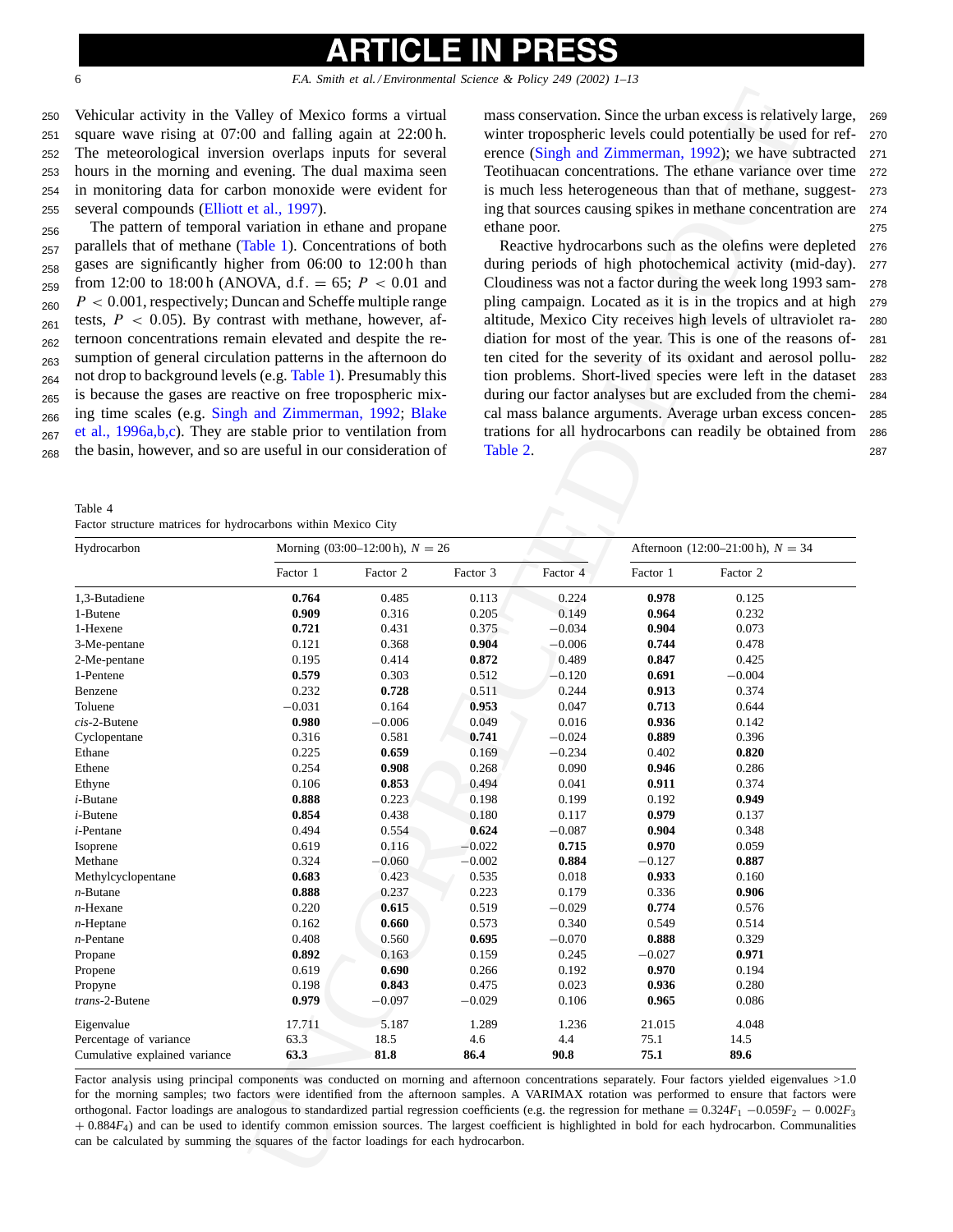<span id="page-6-0"></span>Table 5 Partial signatures for several urban hydrocarbon sources (Blake and [Rowland, 1995;](#page-11-0) [Blake et al., 1996a,b,c;](#page-11-0) Elliott et al., 1999)

| Species           | LPG1 | LPG2      | <b>Burns</b> | Auto           | Gas  | Waste |
|-------------------|------|-----------|--------------|----------------|------|-------|
| Methane           | 0    | 0         | 10           | 10             | 20   | 5000  |
| Ethane            |      |           |              |                |      |       |
| Propane           | 100  | 100       | 0.25         | 0.3            | 0.1  |       |
| $i$ -Butane       | 30   |           | 0.01         | 0.3            |      |       |
| $n$ -Butane       | 60   | 0.2       | 0.1          | $\overline{c}$ | 0.05 |       |
| <i>i</i> -Pentane | 3    | 0.03      | 0.01         |                |      |       |
| $n$ -Pentane      |      | ${<}0.01$ | 0.03         | 3              |      |       |
| Ethene            | 0    | 0         |              | 8              |      |       |
| Ethyne            | 0    | 0         | 0.5          | 6              |      |       |
| Benzene           |      |           | 0.4          |                |      |       |
|                   |      |           |              |                |      |       |

LPG1 is a Mexico City average, LPG2 is a Los Angeles average; burns includes incineration processes and biomass combustion; auto is from actual vehicle samples obtained during the sampling campaign in 1993; gas is natural gas leakage; waste is an average for sewage and landfill emissions. Input types are organized by increasing  $CH_4/C_2H_6$  ratio.

### <sup>288</sup> *3.3. Factor analysis using principal components*

 Analysis of the morning air samples within the Metropoli- tan area yielded 4 factors with eigenvalues >1.0; together these explained 90.8% of the variance (Table 4). The com-292 munalities for most were high (more than  $\sim$ 0.9), indicating that most variance was explained by the four components. that most variance was explained by the four components. A notable exception was ethane. The computed communal- ity was 0.569, suggesting that only 32% of the variation in ethane concentration was explained by the factor loadings.

 By examining the loadings of each hydrocarbon on the four principal components (e.g. Table 4; Fig. 3a), and com- paring them to urban source fingerprints (Table 5), we can identify the most likely common causal agents. Factor 1 reflects mainly the widespread consumption of liquefied petroleum gas [\(Blake and Rowland, 1995](#page-11-0)). Species that loaded strongly on this component (all >0.84, representing >70% of the variation in these tracers; Tables 2 and 4) in- clude 1-butene, *cis*-2-butene, *i*-butane, *iso*-butene, *n*-butane, propane and *trans*-2-butene. These are prominent compo- nents of commercially available Mexican LPG (Blake and [Rowland, 1995\).](#page-11-0) Factor 2 appears to relate to fuel combus- tion processes. Gases loading strongly (>0.84) are ethene, ethyne, and propyne; weaker loadings are seen for benzene, 311 ethane, *n*-C<sub>7</sub>H<sub>16</sub> and propene (∼0.65–0.73). The C<sub>2</sub> species are key tracers for vehicular activity (Singh and Zimmerman, [1992;](#page-12-0) Table 5). Incineration may contribute as well. Several emission sources may be mixed in factor 3. The only hy- drocarbon loading strongly on factor 4 is methane (0.88), although isoprene (0.71, or ∼50% of its variation) is rep- resented to a lesser degree (Fig. 3a). Isoprene is biogeni- cally derived from plants and is unlikely to have a common release mechanism with methane. Thus, we interpret this component as representing hydrocarbons with a source not expressed by factors 1–3. Our results suggest that methane is mostly derived from "pure" sources; in Mexico City, the only likely candidates are landfills and sewers. Were other potential emitters involved (e.g. natural gas usage, combus- <sup>324</sup> tion, biomass burning), we would expect to see additional <sup>325</sup> tracers loading on factor 4. 326

Use by the same of the same of the same of the same of the same of the same of the same of the same of the same of the same of the same of the same of the same of the same of the same of the same of the same of the same o The afternoon samples yielded two factors with eigen- <sup>327</sup> values >1.0; together these explained 89.5% of the vari- <sup>328</sup> ance (Table 4; Fig. 3b). Again, the communalities were <sup>329</sup> high (more than ∼0.9), with the exception of 1-pentene and 330  $n-C_7H_{16}$  (0.48 and 0.57, respectively). For stable molecules, 331  $n - C_7H_{16}$  (0.48 and 0.57, respectively). For stable molecules, the afternoon urban excess reflects relative overall emis- <sup>332</sup> sions, because ventilation is the primary loss mode and mix- <sup>333</sup> ing rates have maximized. The *n*-pentane, ethene and ethyne <sup>334</sup> are attributable to traffic, with perhaps 5 ppb ethane and <sup>335</sup> 50 ppb methane attendant (Table 5). We assign factor 1 to <sup>336</sup> the combination of automobile emissions and photochemi- <sup>337</sup> cal effects (short-lived NMHC). Note that the vehicle fleet <sup>338</sup> may contribute one quarter of the integrated  $CH<sub>4</sub>$  input (50 339) of 200 ppb; Table 2). Methane, ethane, *i*-butane, *n*-butane <sup>340</sup> and propane all loaded strongly on component 2; we in- <sup>341</sup> terpret this as a combination of natural gas/LPG usage and <sup>342</sup> other methane rich inputs (Table 5). To determine whether <sup>343</sup> the methane was correlated to LPG/natural gas emissions or <sup>344</sup> attributable to another source, we reran the principal com- <sup>345</sup> ponent analysis on the afternoon data, restricting the vari- <sup>346</sup> ables to those that loaded most strongly on factor  $2$  ( $>0.7$ ; 347) Table 4). This analysis yielded two factors that clearly sepa- <sup>348</sup> rated methane from all other hydrocarbons. Again, methane <sup>349</sup> loaded alone on factor 2, while all other tracers were found <sup>350</sup> associated with factor 1. We interpret this as reinforcing the <sup>351</sup> source fingerprints identified in the morning analysis. 352

### *3.4. Calculation of integrated methane flux* <sup>353</sup>

The tropospheric background concentration for central <sup>354</sup> Mexico, we take to be the mean of the Teotihuacan data, <sup>355</sup> 1.783 ppm (Table 2). The binned data from 15:00 to 18:00 h <sup>356</sup> are likely to reflect the most complete atmospheric mix- <sup>357</sup> ing (Elliott et al., 1997). The mean of the urban values for <sup>358</sup> this time period are 1.9417 ppm, leading to an urban ex- <sup>359</sup> cess of ∼150 ppb. Note that binned values for other time 360 periods (prior to full mixing of the atmosphere: Table 1) 361 periods (prior to full mixing of the atmosphere; [Table 1\)](#page-3-0) lead to vastly different estimations of the urban excess. Un- <sup>362</sup> derstanding of the underlying atmospheric circulation pat- <sup>363</sup> terns is crucial to our computations. Assuming a rectangular <sup>364</sup> geometry, we estimate that the Valley of Mexico contains <sup>365</sup>  $\sim$ 1.0 × 10<sup>38</sup> molecules (50 km × 50 km × 2 km at local pres- 366 sure). Air resides in the basin ∼0.75 day in models of win- 367 ter flow (Fast and Zhong, 1998). Earlier one-dimensional 368 ter flow (Fast and Zhong, 1998). Earlier one-dimensional modeling has estimated the vertical fall off to be a fac- <sup>369</sup> tor of 3 to 2 km for stable species sourced from the city <sup>370</sup> (Elliott et al., 1997). The surface concentration may be ad- <sup>371</sup> justed by 2/3 to account for the drop. Thus, we estimate that 372  $\sim$ 1.33 × 10<sup>31</sup> molecules per day ( $\sim$ 360 metric tons per day) 373<br>of methane must enter the basin to compensate for outflow. 374 of methane must enter the basin to compensate for outflow. <sup>374</sup> Morning build-up (relative to 1.9 ppm for the latest evening 375 data) is 1.4 ppm for the 03:00–06:00 h bin, and 6.0 ppm <sup>376</sup> for the  $06:00-09:00$  h bin (Table 1). The nocturnal inver- 377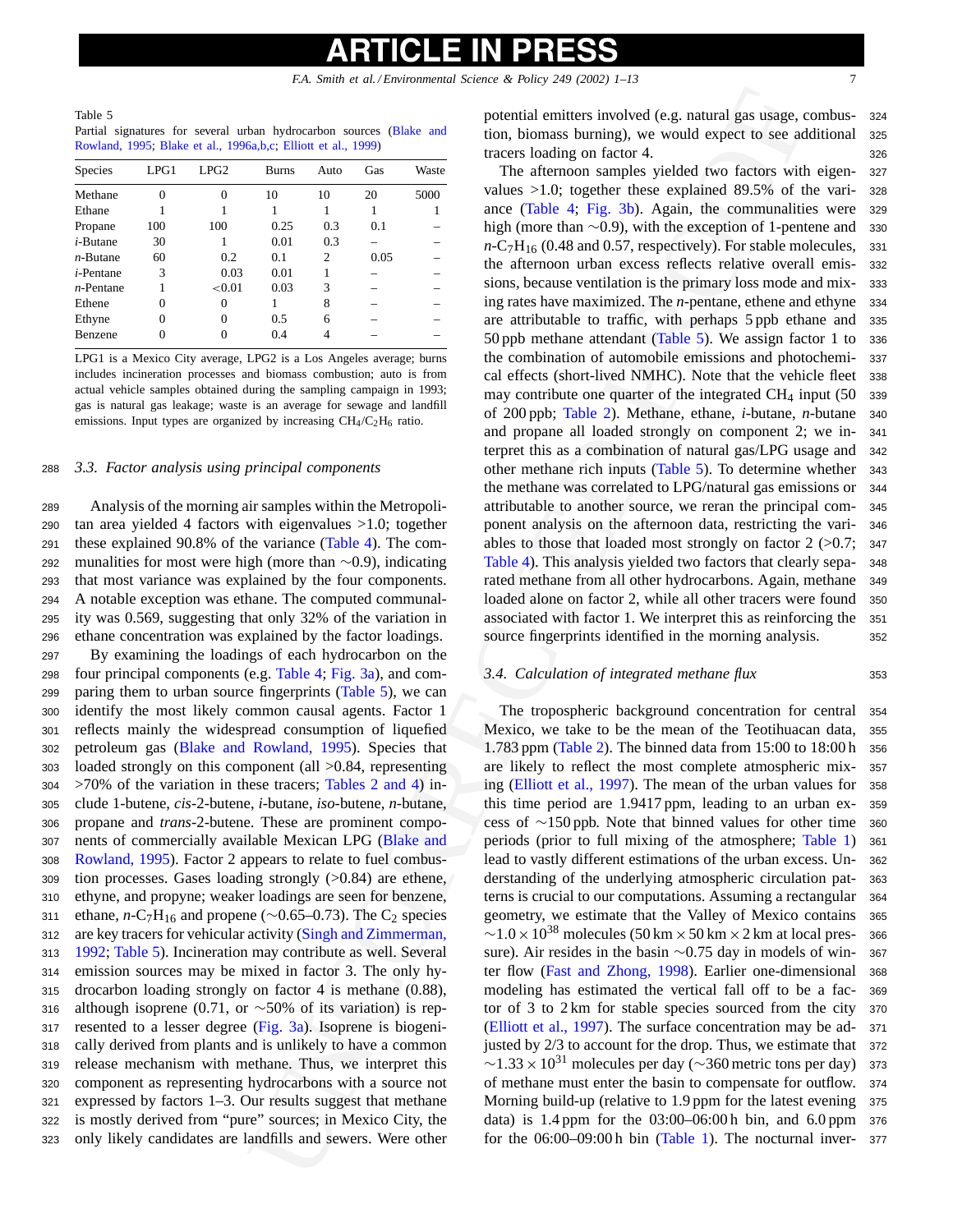<span id="page-7-0"></span>

Fig. 3. Rotated factor loadings. (a) Morning (06:00–12:00 h). All combinations of the three significant factors are shown. (b) Afternoon (12:00–21:00 h). There were only two significant factors. See Table 4 for explanation of loadings.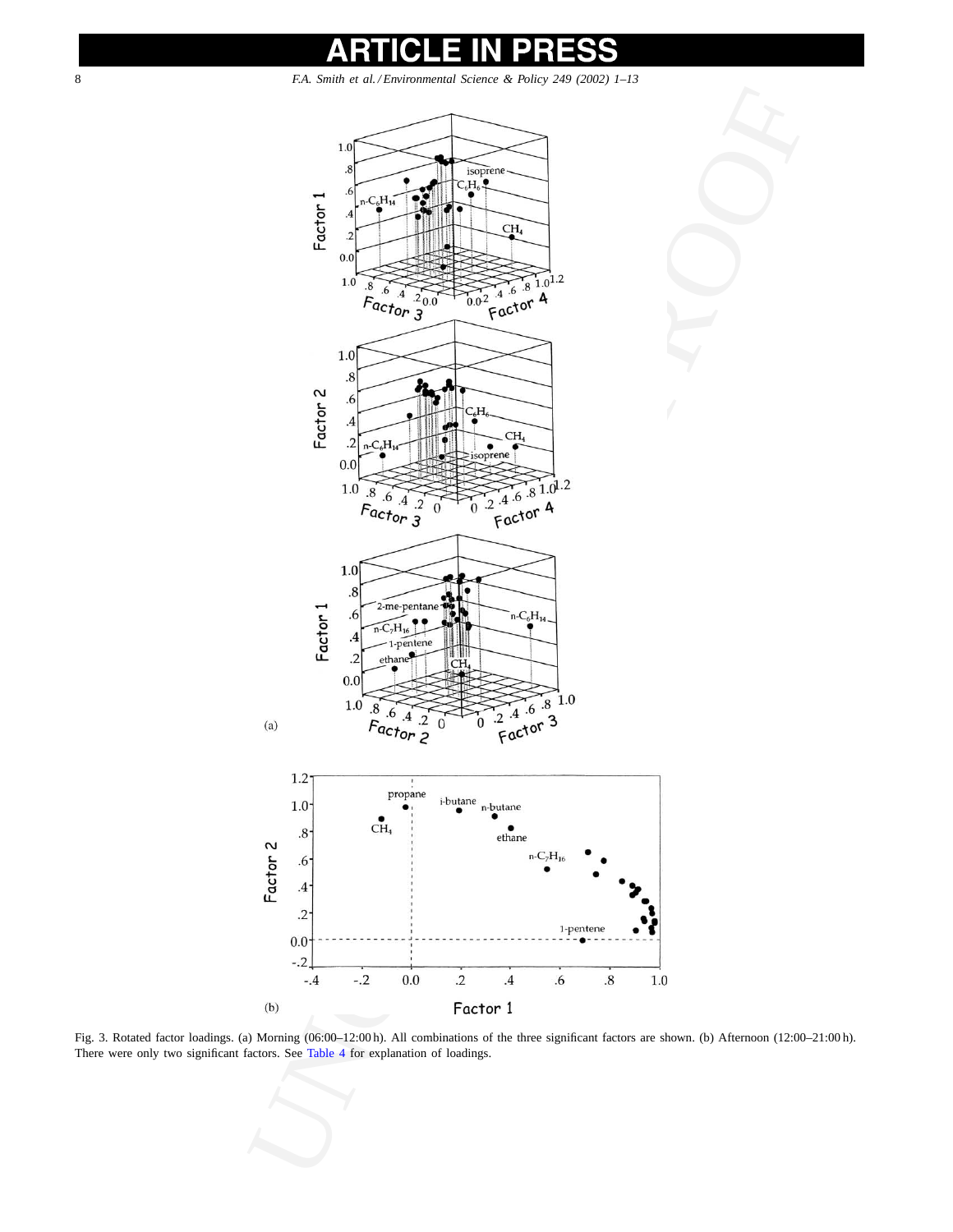sion is established at an average of 22:00 h (MARI, 1994; [Elliott et al., 1997\) a](#page-11-0)nd at heights varying from 100 to 200 m [\(MARI, 1994; Vidal and Raga, 1998\)](#page-11-0). Here, we use a me-381 dian value of 150 m. Approximately  $7.5 \times 10^{36}$  molecules lie below the inversion within the valley, with about half the basin covered by urban areas. Little horizontal mixing occurs until the afternoon, thus, methane molecules are be-385 ing added to the  $\sim$ 3.75 × 10<sup>36</sup> molecules contained within 386 the three-dimensional city atmospheric space. Build-up to the three-dimensional city atmospheric space. Build-up to 387 04:30 h is  $8.047 \times 10^{29}$  molecules/h. The early-morning data translate to  $\sim$ 2.0 × 10<sup>31</sup> molecules per day ( $\sim$ 515 metric 389 tons per day). The values for the build-up to 07:30 h are tons per day). The values for the build-up to  $07:30 h$  are  $2.38 \times 10^{30}$  molecules/h and  $5.7 \times 10^{31}$  molecules per day (∼1525 metric tons per day). Since the variance increases as mid-day is approached, it is likely that data from ear- lier in the morning are more representative. The indepen- dent approaches indicate an injection of ∼515 metric tons of methane per day from the city into the Valley of Mexico.

<sup>396</sup> The basin methane cycle can be placed in a global per-397 spective by normalizing to the urban population (∼17  $\times$  398 10<sup>6</sup> inhabitants in 1993). Mexico City releases a total of  $10<sup>6</sup>$  inhabitants in 1993). Mexico City releases a total of <sup>399</sup> 0.011 metric tons CH4 per year per person to the regional 400 troposphere from all sources [( $\sim$ 515 metric tons per day  $\times$  401 365 days)/17  $\times$  10<sup>6</sup> persons]. Our factor analysis suggests 401 365 days)/17  $\times$  10<sup>6</sup> persons]. Our factor analysis suggests 402 that the major inputs are landfills, sewage and vehicles (e.g. that the major inputs are landfills, sewage and vehicles (e.g. <sup>403</sup> [Tables 4 and 5\)](#page-5-0). The flux thus constitutes an upper limit <sup>404</sup> to human associated anaerobic production. Globally, total <sup>405</sup> per capita anthropogenic production is ∼0.068 metric tons 406 CH<sub>4</sub> per year per person (e.g. for 1995,  $\sim$ 535 × 10<sup>12</sup> g 407 per year/5.5  $\times$  10<sup>9</sup> persons; Cicerone and Oremland, 1988). <sup>408</sup> This figure includes rice paddies, enteric fermentation, ani-<sup>409</sup> mal waste, coal combustion and coal mines, none of which <sup>410</sup> are likely inputs within the Valley of Mexico. Eliminating <sup>411</sup> these sources yields a figure of ∼0.029 metric tons CH4 per <sup>412</sup> year per person, which is still almost double our estimate 413 of the  $0.011$  metric tons CH<sub>4</sub> per year per person produced <sup>414</sup> in Mexico City. In fact, our figure is close to the global per <sup>415</sup> capita average emissions from landfills alone (∼0.01 metric tons per year, or a total of  $\sim 60 \times 10^{12}$  g per year; Houghton 417 et al., 1996). Even given uncertainties in global estimates [et al., 1996\)](#page-11-0). Even given uncertainties in global estimates 418 (e.g. the range for methane from landfills is from  $20 \times 10^{12}$ <br>419 to  $70 \times 10^{12}$  g per year: Bogner and Spokas, 1993; Bogner 419 to  $70 \times 10^{12}$  g per year; [Bogner and Spokas, 1993; Bogner](#page-11-0) 420 et al., 1997), our comparison suggests that Mexico City may [et al., 1997\),](#page-11-0) our comparison suggests that Mexico City may <sup>421</sup> be releasing *less* methane than expected on a per capita <sup>422</sup> basis.

### <sup>423</sup> *3.5. Calculation of leak rates*

 Mexico City consumes approximately 500 pJ of energy per year of which 20% derives from natural gas and another 20% from LPG ([Villarreal et al., 1996\)](#page-12-0). Methane usage is 427 5000 t per day (carbon content from OTA, 1991). Given that the natural gas signature plays only a minor role in source distributions, we estimate leakage to be on the order of 1%. The efficiency may be attributed in part to the government decision to restrict gas consumption to the industrial sector.

Losses are comparable to those estimated for the global gas <sup>432</sup> production life cycle (Muller, 1992). At the propane/butane <sup>433</sup> carbon content (OTA, 1991), LPG combustion comes to <sup>434</sup> 5400 t per day. Half of the Mexico LPG is butane by moles <sup>435</sup> (Elliott et al., 1999); propane combustion is then 2300 t per <sup>436</sup> day. The bottom up and top down basin budget manipula- <sup>437</sup> tions give 200 t per day as a city-wide propane flux. Losses <sup>438</sup> were on the order of 5–10% during the sampling period in <sup>439</sup> 1993. LPG services mainly the residential areas of the city. <sup>440</sup> The Mexican Petroleum Institute has identified pilot lights <sup>441</sup> in cooking devices as one of the major sources of leaks (M. <sup>442</sup> Ruiz, personal communication). Residential applications of <sup>443</sup> the commercial petroleum gases are clearly a potential weak 444 point within energy infrastructures of the developing megac- <sup>445</sup> ities. <sup>446</sup>

### **4. Discussion** 447

The Valley of Mexico has been called the 'heart of the <sup>448</sup> nation' not only because ∼30% of the population is located 449 there, but also because it largely controls the economy, fi- 450 there, but also because it largely controls the economy, financial system, communication networks and government <sup>451</sup> of the country (Nord, 1996; Pick and Butler, 1997). Its im- <sup>452</sup> portance as a primate city is of long standing; estimates of <sup>453</sup> preconquest population are as high as 500,000 inhabitants <sup>454</sup> (Nord, 1996). Although warfare and disease introduced by <sup>455</sup> European conquistadors decimated the city, it remained an <sup>456</sup> important focal point for the nation. Population growth ac- <sup>457</sup> celerated during the Revolutionary War, as ruralites fled the <sup>458</sup> conflict and sought refuge in the city. Continued immigra- <sup>459</sup> tion and high birth rates since that time have lead to the <sup>460</sup> creation of the modern megacity. 461

erage of 22:00 h (MARI, 1994;<br>
Howes are comparable to those stringted for the grapset)<br>
right various production in fit cycle (MARI), 1992). A the proposerious<br>
system (for 1000 a) the mass of the mass of the fit cycle ( The rapid urbanization in the Valley of Mexico has trans- <sup>462</sup> formed the entire environment. Extensive wetlands and <sup>463</sup> lakes once dominated the basin. By the 19th century, how- <sup>464</sup> ever, flood control, increasing water demands, and the need <sup>465</sup> for land for construction, had drastically reduced the extent <sup>466</sup> of wetlands (Nord, 1996; Pick and Butler, 1997). Thus, <sup>467</sup> early on, human settlement drastically impacted the local <sup>468</sup> methane budget (e.g. [Subak, 1994; Etheridge et al., 1998\).](#page-12-0) <sup>469</sup> Some swamps still exist today in the area around Lake <sup>470</sup> Texcoco. These are fairly limited and are located well out- <sup>471</sup> side our sampling area. The land surfaces within the valley <sup>472</sup> also have been extensively reshaped, leading to soil erosion <sup>473</sup> and loss of woodlands and native vegetation. Extensive <sup>474</sup> squatter settlements have sprung up on the periphery of the 475 downtown area; most are without adequate water, sewage, <sup>476</sup> energy or other utilities ([WHO/UNEP, 1994; Pick and](#page-12-0) 477 Butler, 1997). The lack of infrastructure, coupled with rapid <sup>478</sup> population growth, has led to widespread environmental <sup>479</sup> degradation. 480

A number of studies have examined the environmental <sup>481</sup> challenges Mexico City faces, much of them focused on the <sup>482</sup> visible and charismatic problem of air pollution (e.g. [Garfias](#page-11-0) 483) [and Gonzalez, 1992; Nickerson et al., 1992; Ruiz-Suarez](#page-11-0) <sup>484</sup>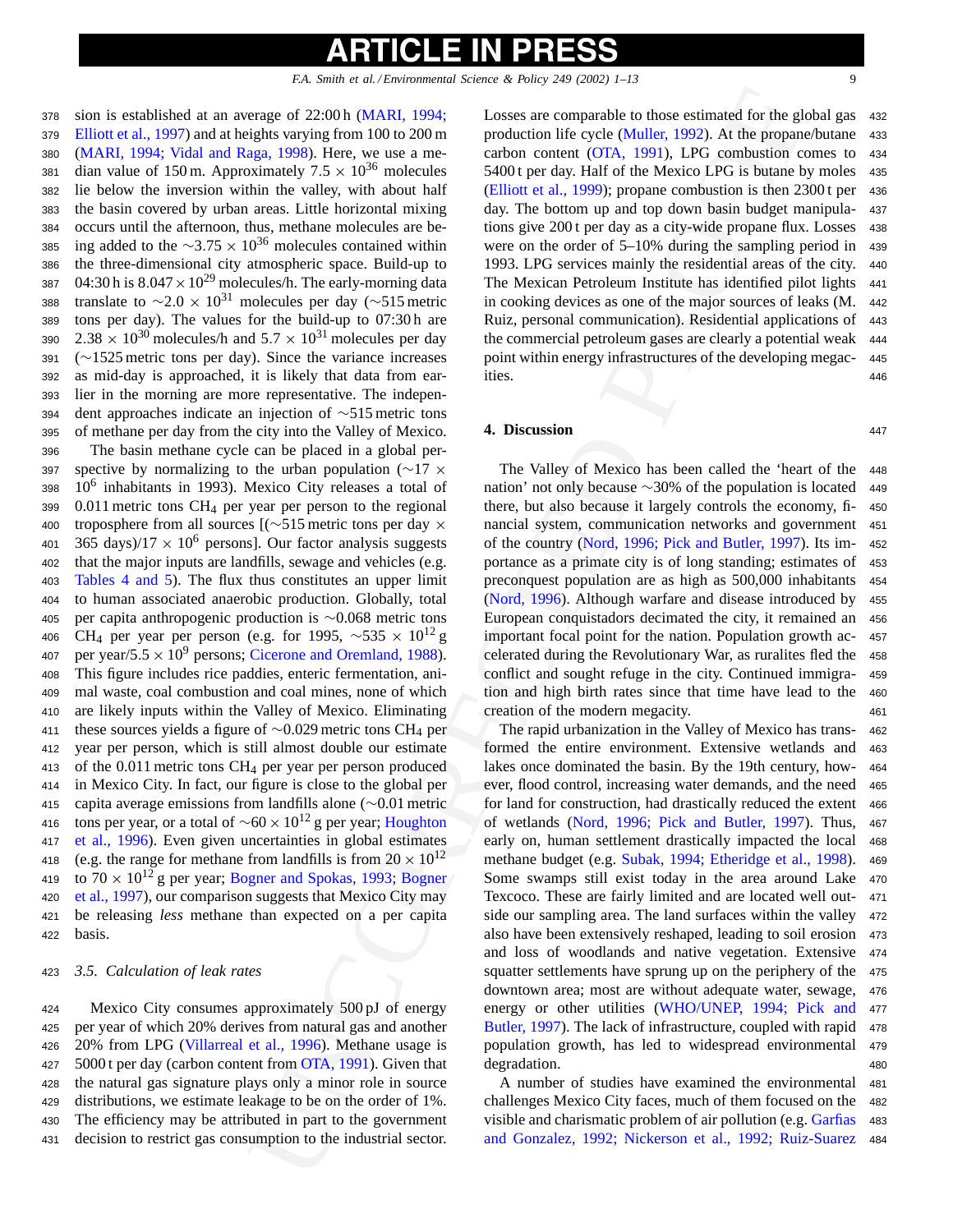### **ICLE IN** PRE

### 10 *F.A. Smith et al. / Environmental Science & Policy 249 (2002) 1–13*

 [et al., 1993; Blake and Rowland, 1995; Streit and Guzman,](#page-11-0) [1996; Riveros et al., 1995; Bossert, 1997; Elliott et al., 1997;](#page-11-0) [Vidal and Raga, 1998\).](#page-11-0) We have focused here on methane because of its importance as a greenhouse gas forcing ter- restrial climate. Our analysis, based on rural and urban measurements [\(Tables 1 and 2;](#page-3-0) Fig. 2), suggests the Val-491 ley of Mexico inputs ∼515 metric tons of methane per day<br>492 (∼187.975 metric tons per vear) into the troposphere. Ear-492 (∼187,975 metric tons per year) into the troposphere. Ear-<br>493 lier speculation (e.g. Elliott et al., 1997, 1999) postulated lier speculation (e.g. [Elliott et al., 1997, 1999\)](#page-11-0) postulated that a leaky infrastructure could account for a substantial portion of the methane, similar to the problems found with LPG usage ([Blake and Rowland, 1995\).](#page-11-0) Earthquake safety concerns, however, have restricted residential and industrial usage of natural gas. Consequently, the gas infrastructure is limited in scope and leak rates are comparable to other urban areas [\(Shorter et al., 1996; Harriss, 1994; Houghton](#page-12-0) [et al., 1996\)](#page-12-0). If the use of natural gas were widespread, we might well expect both the fractional and absolute leak rates to increase; maintaining a large network would be difficult under the tight fiscal restrictions faced by Mexico and other emerging megacities (Chen and Heligman, 1994; [Nord, 1996\).](#page-11-0) Given the increasing switch towards cleaner fuel sources in developing areas (WHO/UNEP, 1992, 1994), it is clear that maintenance, regulation and enforcement of industries will be essential to keep leakage at acceptable levels. It has been estimated, for example, that leak rates during the transportation, distribution and usage of natu- ral gas must be less than 2.4–2.9% to get reduction in cli- mate forcing when switching from oil to gas, and less than 4.3–5.7% to be less harmful than coal (Lelieveld et al., <sup>515</sup> [1993\).](#page-11-0)

 We found significant spatial and temporal variation in methane concentrations within the Valley of Mexico [\(Table 1;](#page-3-0) [Fig. 2\).](#page-3-0) Several conclusions can be drawn. First, our results underscore the importance of understanding the underlying air circulation patterns and meteorology when measurements are interpreted. Had our calculation of methane 'urban excess' been based on morning values, for example, we would have estimated fluxes an order of magnitude greater than those obtained in the afternoon. Second, the high variability in concentrations found prior to atmospheric mixing in the early-afternoon suggest at least some point sources for methane emissions. That some of these are from businesses is evidenced by their locations within the industrial sector of the city, and by the reduced concentrations measured on Sundays (e.g. Figs. 1 and 4; [Table 3\).](#page-4-0) Nevertheless, because of Mexico City's location in a seismically active zone, little natural gas is actually used by the residential and industrial sector (Blake and [Rowland, 1995; Elliott et al., 1999\).](#page-11-0)

 Despite the presence of some point sources, principal component analysis suggested that methane was derived in large part from pure sources (e.g. Tables 4 and 5; Fig. 3). Such potential inputs include swamps, landfills, sewage, and losses associated with the transportation and distribution system. We have argued that leakage is unlikely to be the

Jand, 1995; Siveri and Gorman,<br>
Jand, 1995; Siveri and Gorman, primary cause the C<sub>1</sub>(C<sub>2</sub> ratios observed during the<br>
have frequencies gas for the simulation of the simulation and the simulation and the simulation and<br>
i primary cause; the  $C_1/C_2$  ratios observed during the morn- 541 ing are not consistent with substantial natural gas leakage <sup>542</sup> (e.g. Table 5). Swamps are an important source of biogenic <sup>543</sup> methane, but the limited wetlands remaining probably only <sup>544</sup> contribute in a modest way to the high urban background <sup>545</sup> levels. Our factor analysis implicated landfills and sewage <sup>546</sup> as the most important contributors (Table 5). Studies in <sup>547</sup> Los Angeles and Boston have indicated that even in devel- <sup>548</sup> oped countries, landfills and sewage are major sources of <sup>549</sup> methane inputs ([Hogan, 1993; Houghton et al., 1996\)](#page-11-0). We <sup>550</sup> expected that the amount of methane produced by landfills 551 and sewage would be much higher in Mexico City than other 552 urban areas, not only because of its much large population, <sup>553</sup> but because much of it is untreated. Some 15,046 t per day <sup>554</sup> of trash was generated in Mexico City in 1992 [\(Pick and](#page-12-0) <sup>555</sup> Butler, 1997). Unlike cities in more developed countries, <sup>556</sup> however, a substantial amount  $(\gg 25\%)$  ended-up in ille- 557 gal uncovered landfills at the southern and eastern periphgal uncovered landfills at the southern and eastern periphery of the city (Pick and Butler, 1997; Fig. 4). Wastewater <sup>559</sup> is disposed of through an open sewage channel called the <sup>560</sup> 'Grand Canal', and by a deep transmission system called <sup>561</sup> the 'Emisor Central' built in 1960 (Fig. 4). Only a small <sup>562</sup> portion of the sewage is actually serviced by these two sys- <sup>563</sup> tems, however. A recent study reported that only 44.3% of <sup>564</sup> the area within the Federal District and 27.3% of that within <sup>565</sup> the 17 Municipios in the metropolis are served by water and <sup>566</sup> wastewater disposal systems ([Pick and Butler, 1997\)](#page-12-0). The 567 remaining effluent is released into the local environment and <sup>568</sup> is known as the 'aguas negras', or black waters. The inad- <sup>569</sup> equate sewage infrastructure was further compromised by <sup>570</sup> the 1985 earthquake, which damaged portions of the sys- <sup>571</sup> tem. Despite all this, our per capita calculations suggest that <sup>572</sup> anthropogenic production of methane in Mexico City is less 573 than the global average. We estimate that 0.011 metric tons <sup>574</sup> CH4 per year per person is released in the atmosphere from <sup>575</sup> all sources. This is on the order of the global per capita <sup>576</sup> average for landfills alone  $-0.002$  to 0.01 metric tons CH<sub>4</sub> 577 per vear per person, with the latter value more appropri-578 per year per person, with the latter value more appropriate because of the lack of highly controlled landfill sites <sup>579</sup> within Mexico City [\(Bogner and Spokas, 1993; Houghton](#page-11-0) 580 et al., 1996; Bogner et al., 1997). The result is an appar- <sup>581</sup> ent paradox because of the well documented pollution prob- <sup>582</sup> lems and poorly and/or marginally treated effluent and waste <sup>583</sup> (e.g. WHO/UNEP, 1994). One possibility is that as poor <sup>584</sup> as the urban sanitation system is, it still outperforms that <sup>585</sup> of other rural and less urbanized counterparts in other re- <sup>586</sup> gions of the world. Another intriguing possibility is that the <sup>587</sup> methane burden scales nonlinearly with city size or level of <sup>588</sup> development. If this is indeed the case, increased urbaniza- <sup>589</sup> tion could actually *reduce* climate forcing in the short-term <sup>590</sup> by anthropogenic greenhouse gases. Given the large un- <sup>591</sup> certainties in global estimates, more study is clearly called <sup>592</sup>  $\int$  for. 593

The exclusion of methane from the Kyoto mandated emis- <sup>594</sup> sions agreements and trading may have substantial impacts 595 on our ability to reduce anthropogenic climate forcing. Al- <sup>596</sup>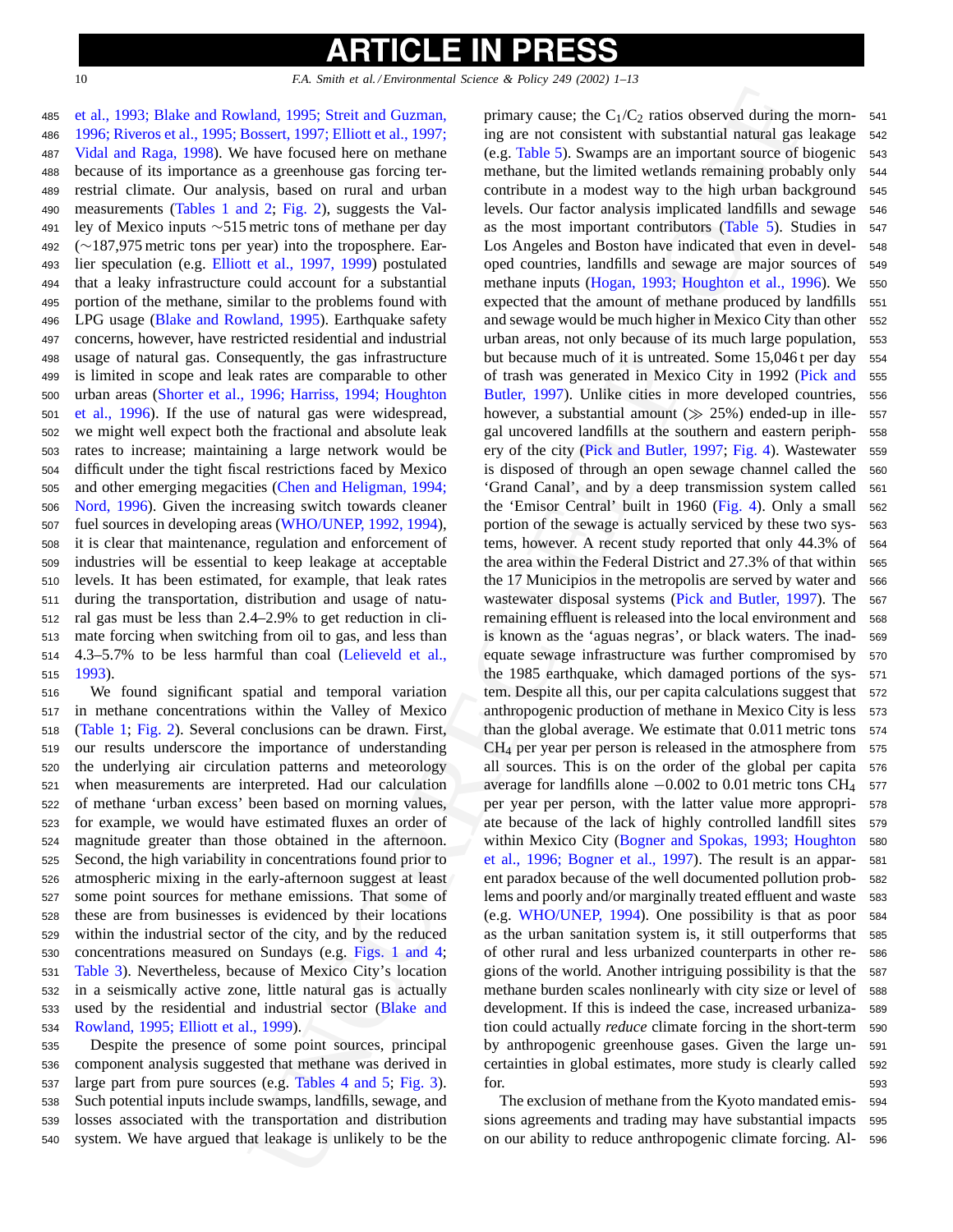<span id="page-10-0"></span>

Fig. 4. Location of landfills and path of water and sewage within the Mexico City metropolitan area. Figure is redrawn from the Butler/Pick Mexico Database ([Pick and Butler, 1997\).](#page-12-0) Open arrows indicate water inputs into the basin; the large filled arrow indicates the open sewage channel (the 'Grand Canal') by which most wastewater exists.

 though found in much lower concentration in the atmo- sphere than carbon dioxide, its far greater potency as a greenhouse gas means that its contribution to climate forc- ing is 35–50% that of carbon dioxide (Houghton et al., 1992, [1996; Lelieveld and Crutzen, 1992; Lelieveld et al., 1993,](#page-11-0) [1998\).](#page-11-0) Human activities are now estimated to be respon-603 sible for  $\sim$ 70% of global methane emissions (Houghton 604 et al., 1996; Lelieveld et al., 1998), thus, methane reduc[et al., 1996; Lelieveld et al., 1998](#page-11-0)), thus, methane reduc- tion should be a major objective in greenhouse mitigation strategies. The United States Climate Change Action Plan announced by the Clinton Administration in 1993 identified methane reduction as a major objective (Clinton and Gore, [1993\).](#page-11-0) However, new leadership in the US executive branch has increasingly turned away from treaties while emphasiz- ing large-scale technological solutions to the climate change dilemma. Thus, how effective the Bush Administration will ultimately be in mitigating or reducing anthropogenic envi-ronmental impacts remains unclear. Finally, we note that the majority of the many studies investigating methane produc- <sup>615</sup> tion and/or budgets have focused on highly developed coun- <sup>616</sup> tries (e.g. [Crill, 1991; Bogner and Spokas, 1993; Frolking](#page-11-0) <sup>617</sup> [and Crill, 1994; Castro et al., 1995; Mosier et al., 1996\). Fu](#page-11-0)r- <sup>618</sup> ther investigations of the increasing role developing coun- <sup>619</sup> tries play in global atmospheric budgets is essential. Studies <sup>620</sup> are especially needed that investigate the effects of urbaniza- <sup>621</sup> tion on methane production. Moreover, our results also high- <sup>622</sup> light the importance of detailed examination of spatiotem- <sup>623</sup> poral variation within the context of local meteorology and <sup>624</sup> climate. 625

### **Acknowledgements** <sup>626</sup>

We thank M.E.G. Ruiz Santoyo for providing us with <sup>627</sup> unpublished data on natural gas leakage and geopolitical <sup>628</sup> information. 629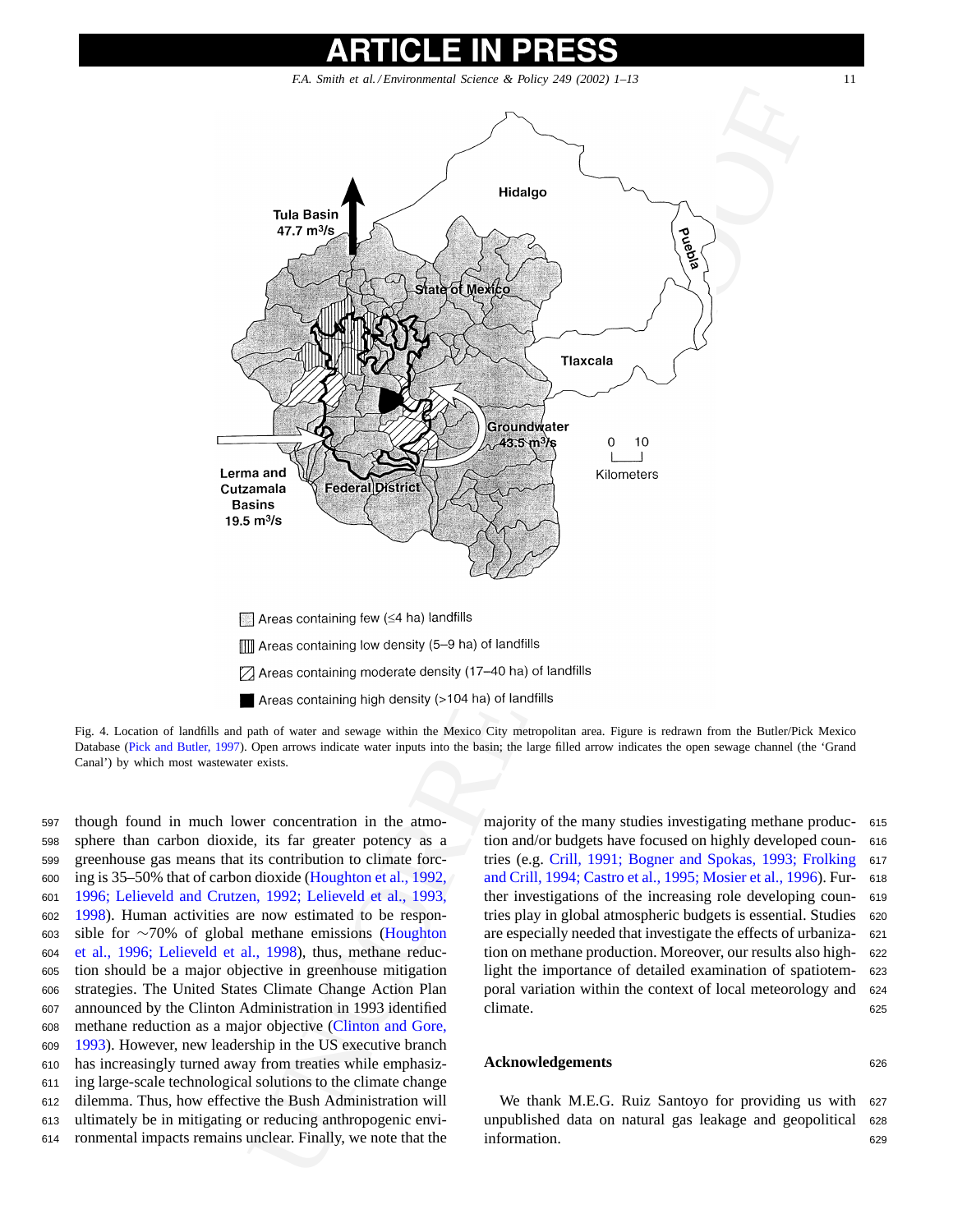### PR LE IN

<span id="page-11-0"></span>12 *F.A. Smith et al. / Environmental Science & Policy 249 (2002) 1–13*

### <sup>630</sup> **References**

- 631 Aldape, F., Flores, M.J., Diaz, R.V., Morales, J.R., Cahill, T.A., Saravia, 632 L., 1991. Seasonal study of the composition of the atmospheric aerosols 633 in Mexico City. Int. J. PIXE 1, 355–371.
- 634 Aldape, F., Flores, M.J., Diaz, R.V., Crumpton, D., 1993. Temporal 635 variations in elemental concentrations of atmospheric aerosols in 636 Mexico City. Nucl. Instrum. Methods Phys. Res. 75 (Section B), 304– 637 307.
- 638 Blake, D.R., Rowland, F.S., 1995. Urban leakage of liquefied petroleum 639 gas and its impact on Mexico City air quality. Science 269, 953–956.
- 640 Blake, D.R., Woo, V.H., Tyler, S.C., Rowland, F.S., 1984. Methane 641 concentrations and source strengths in urban locations. Geophys. Res. 642 Lett. 11, 1211–1214.
- 643 Blake, D.R., Hurst, D.F., Tyrrel, W., Smith, W., Whipple, W.J., Chen, 644 T.Y., Blake, N.J., Rowland, F.S., 1992. Summertime measurements of 645 selected nonmethane hydrocarbons in the arctic and subarctic during 646 the 1988 Arctic Boundary Layer Expedition. J. Geophys. Res. 97, 647 16559–16588.
- 648 Blake, D.R., Blake, N.J., Smith, T.W., Wingenter, O.W., Rowland, F.S., 649 1996a. Nonmethane hydrocarbon and halocarbon distributions during 650 Atlantic Stratocumulus Transition Experiment June 1992. J. Geophys. 651 Res. 101, 4501–4514.
- 652 Blake, D.R., Chen, T.Y., Smith, T.W., Wang, C.J.L., Wingenter, O.W., 653 Blake, N.J., Rowland, F.S., 1996b. Three-dimensional distribution 654 of nonmethane hydrocarbons and halocarbons over the northwestern 655 Pacific during the 1991 Pacific Exploratory Mission (PEM West A). 656 J. Geophys. Res. 101, 1763–1778.
- 657 Blake, N.J., Blake, D.R., Sive, B.C., Chen, T.Y., Rowland, F.S., 1996c. 658 Biomass burning emissions and vertical distribution of atmospheric 659 methyl halides and other reduced carbon gases in the south Atlantic 660 region. J. Geophys. Res. 101, 24151–24164.
- 661 Bogner, J., Spokas, K., 1993. Landfill methane: rates, fates, and role in 662 global carbon cycle. Chemosphere 26, 369–386.
- 663 Bogner, J., Meadows, M., Czepiel, P., 1997. Fluxes of methane between 664 landfills and the atmosphere: natural and engineered controls. Soil Use 665 Manage. 13, 268–277.
- 666 Bossert, J.E., 1997. An investigation of flow regimes affecting the Mexico 667 City region. J. Appl. Meteorol. 36, 119–140.
- 668 Castro, M.S., Steudler, P.A., Melillo, J.M., Aber, J.D., Bowden, R.D., 669 1995. Factors controlling atmospheric methane consumption by 670 temperate forest soils. Global Biogeochem. Cycles 9, 1–10.
- 671 Chen, N.Y., Heligman, L., 1994. Growth of the world's megalopolises. 672 In: Fuchs, R.J., Brennan, E., Chamie, J., Lo, F., Uitto, J.I. (Eds.), 673 Mega-City Growth and the Future. United Nations University Press, 674 Tokyo.
- 675 Cicerone, R.J., Oremland, R.S., 1988. Biogeochemical aspects of 676 atmospheric methane. Global Biogeochem. Cycles 2, 299–327.
- 677 Clinton, W.J., Gore Jr., A., 1993. The Climate Change Action Plan. 678 Washington, DC.
- 679 Crill, R.M., 1991. Seasonal patterns of methane uptake and carbon dioxide 680 release by a temperate woodland soil. Global Biogeochem. Cycles 5, 681 319–334.
- 682 Dlugokencky, E.J., Steele, L.P., Lang, P.M., Masarie, K.A., 1994. The 683 growth-rate and distribution of atmospheric methane. J. Geophys. Res.: 684 Atmos. 99, 17021–17043.
- 685 Elliott, S., Blake, D.R., Rowland, F.S., Lu, R., Brown, M.J., Williams, 686 M.D., Russell, A.G., Bossert, J.E., Streit, G.E., Santoyo, M.R., Guzman, 687 F., Porch, W.M., McNair, L.A., Keyantash, J., Kao, C.Y.J., Turco, 688 R.P., Eichinger, W.E., 1997. Ventilation of liquefied petroleum gas 689 components from the Valley of Mexico. J. Geophys. Res.: Atmos. 102, 690 211997–212007.
- 691 Elliott, S., Blake, D.R., Bossert, J.E., Chow, J., Colina, J.A., Dubey, 692 M., Duce, R.A., Edgerton, S., Gaffney, J., Gupta, M., Guzman, F., 693 Matson, P.A., McNair, L.A., Ortiz, E., Riley, W., Rowland, F.S., Ruiz, 694 M.E., Russell, A.G., Smith, F.A., Sosa, G., Streit, G., Watson, J., 695 1999. Mexico City and the biogeochemistry of global urbanization.
- 696 Los Alamos Report LA-13516-MS, Los Alamos National Laboratory.
- Etheridge, D.M., Steele, L.P., Francey, R.J., Langenfelds, R.L., 1998. 697 Atmospheric methane between 1000 A.D. and present: evidence of 698 anthropogenic emissions and climate variability. J. Geophys. Res. 103, 699 15979–15993. 700
- Fast, J., Zhong, S., 1998. Meteorological factors associated with in- 701 homogeneous ozone concentrations within the Mexico City basin. J. 702 Geophys. Res. 103, 18927–18946. 703
- Frolking, S., Crill, P., 1994. Climate controls on temporal variability 704 of methane flux from a poor fen in Southeastern New Hampshire, 705 measurement and modeling. Global Biogeochem. Cycles 8, 385–397. 706
- Garfias, J., Gonzalez, R., 1992. Air quality in Mexico City. In: Dunnette, 707 D.A., O'Brien, R.J. (Eds.), The Science of Global Change: The Impact 708 of Human Activities on the Environment. American Chemical Society, 709 Washington, DC. 710
- Harriss, R., 1994. Reducing urban sources of methane: an experiment 711 in industrial ecology. In: Socolow, R., Andrews, C., Berkhout, F., 712 Thomas, V. (Eds.), Industrial Ecology and Global Change. Cambridge 713 University Press, Cambridge, MA. 714
- Henry, R.C., Hidy, G.M., 1979. Multivariate analysis of particulate sulfate 715 and other air quality variables by principal components. Part I. Annual 716 data from Los Angeles and New York. Atmos. Environ. 13, 1581–1586. 717
- Henry, R.C., Hidy, G.M., 1981. Multivariate analysis of particulate sulfate 718 and other air quality variables by principal components. II. Salt Lake 719 City, Utah and St. Louis, Missouri. Atmos. Environ. 16, 929–943. 720
- Hogan, K.B. (Ed.), 1993. Anthropogenic methane emissions in the United 721 States: estimates for 1990. United States Environmental Protection 722 Agency, Office of Air and Radiation Report Number 430-R-93-003, 723 Washington, DC. 224
- Hopke, P.K., 1981. The application of factor analysis to urban aerosol 725 source resolution. In: Macias, E.S., Hopke, P.K. (Eds.), Atmospheric 726 Aerosol: Source/Air Quality Relationships. Symposium Series No. 167, 727 American Chemical Society, Washington, DC. 728
- Hopke, P.K., 1985. Receptor Modeling in Environmental Chemistry. Wiley, 729 New York. 730
- V. Moreov, 13., Collin TA., Smooth (18., 19., North 19., North 19., North 19., North 19., North 19. (19., North 19. (19., North 19. (19., North 19. (19., North 19. (19., North 19. (19., North 19. (19., North 19. (19., Nor Hopke, P.K., Severin, K.G., Chang, S.N., 1983. Application and veri- 731 fication studies of target transformation factor analysis as an aerosol 732 receptor model. In: Dattner, S.L., Hopke, P.K. (Eds.), Receptor Models 733 Applied to Contemporary Pollution Problems. Air Pollution Control 734 Association, Pittsburgh, PA. 735
	- Houghton, J.T., Callander, B.A., Varney, S.K., 1992. Climate Change 736 1992: The Supplementary Report to the IPCC Scientific Assessment. 737 Cambridge University Press, New York. 738
	- Houghton, J.T., Meira Filho, L.G., Callander, B.A., Harris, N., Kattenberg, 739 A., Maskell, K., 1996. Climate Change 1995: The Science of Climate 740 Change. Cambridge University Press, New York. 741
	- Lelieveld, J., Crutzen, P.J., 1992. Indirect chemical effects of methane on 742 climate warming. Nature 355, 339–342. 743
	- Lelieveld, J., Crutzen, P.J., Bruhl, C., 1993. Climate effects of atmospheric 744 methane. Chemosphere 26, 739–768. 745
	- Lelieveld, J., Crutzen, P.J., Dentener, F.J., 1998. Changing concentration, 746 lifetime and climate forcing of atmospheric methane. Tellus Ser. B: 747 Chem. Phys. Meteorol. 50, 128–150. 748
	- Mexico City Air Quality Research Initiative (MARI), 1994. The Mexico 749 City air quality research initiative. Los Alamos National Lab Report 750 LA-12699, Los Alamos. 751
	- Miranda, J., Cahill, T.A., J, R., Aldape, F., Flores, M.J., Diaz, R.V., 1994. 752 Determination of elemental concentrations in atmospheric aerosols 753 in Mexico City using proton induced X-ray emission, proton elastic 754 scattering, and laser absorption. Atmos. Environ. 28, 2299–2306. 755
	- Mosier, A.R., Parton, W.J., Valentine, D.W., Ojima, D.S., Schimel, 756 D.S., Delgado, J.A., 1996. CH<sub>4</sub> and N<sub>2</sub>O fluxes in the Colorado 757 shortgrass steppe. 1. Impact of landscape and nitrogen addition. Global 758 Biogeochem. Cycles 10, 387–399. 759
	- Muller, J.F., 1992. Geographic distribution and seasonal variation of 760 surface emissions and deposition velocities of atmospheric trace gases. 761 J. Geophys. Res. 97, 3787–3804. 762